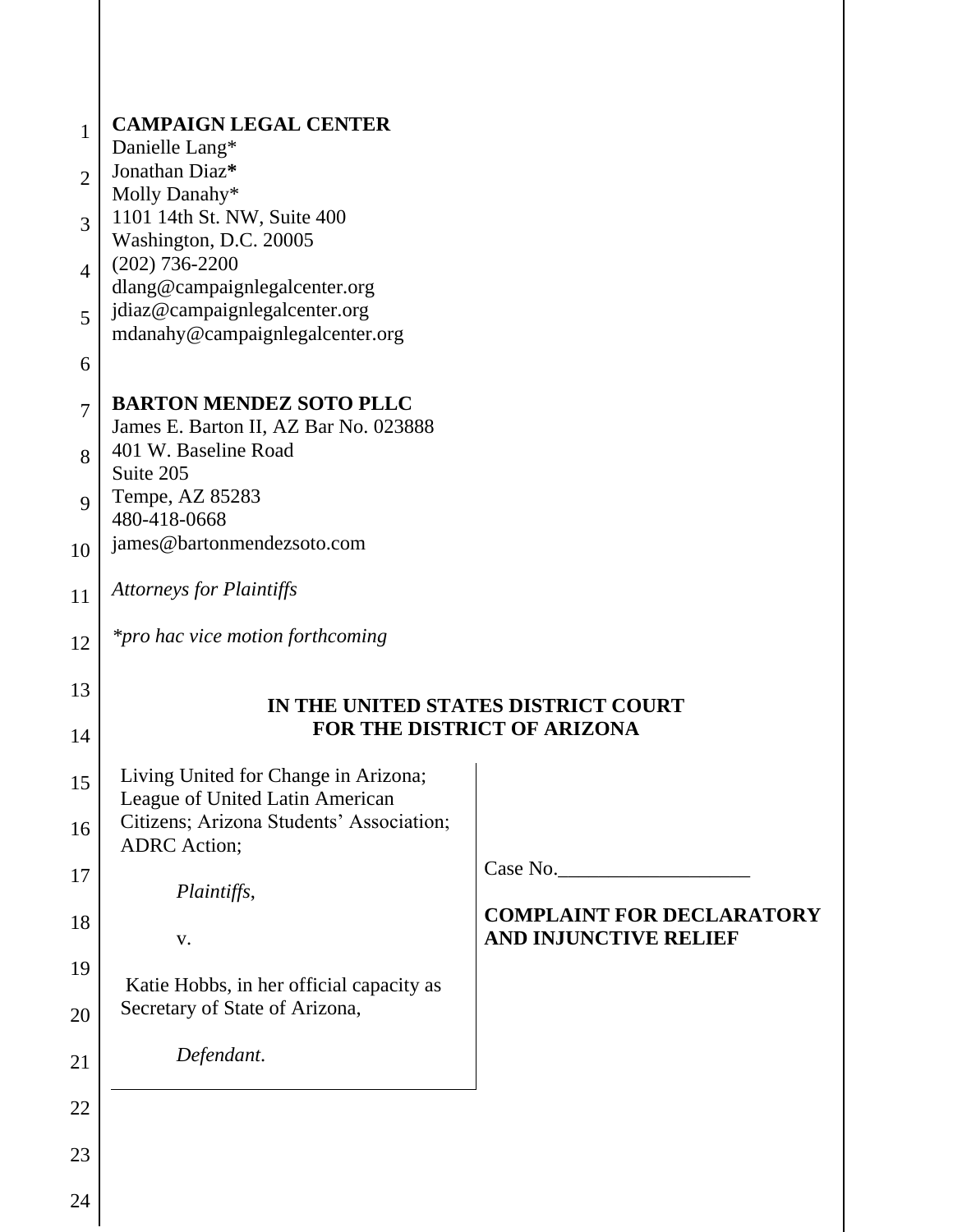## **COMPLAINT**

| $\mathbf{1}$   | 1.<br>On March 30, 2022, Governor Doug Ducey of Arizona signed into law                        |  |  |
|----------------|------------------------------------------------------------------------------------------------|--|--|
| $\overline{2}$ | House Bill 2492 ("HB 2492"), which imposes a host of arbitrary and discriminatory              |  |  |
| 3              | burdens on eligible Arizona voters in violation of the United States Constitution, the Civil   |  |  |
| 4              | Rights Act of 1964 (CRA), and the National Voter Registration Act (NVRA).                      |  |  |
| 5              | HB 2492 was adopted in explicit defiance of federal law and the United<br>2.                   |  |  |
| 6              | States Constitution. After nonpartisan legal staff advised the Arizona legislature that the    |  |  |
| $\overline{7}$ | law likely violates federal law, one of the bill's proponents expressly acknowledged that      |  |  |
| 8              | defiance is a purpose of HB 2492.                                                              |  |  |
| 9              | 3.<br>Among other violative provisions, HB 2492 conditions eligible voters'                    |  |  |
| 10             | ability to exercise their rights to register and to vote based solely on the voter's seemingly |  |  |
| 11             | inconsequential choice to use state or federal voter registration form.                        |  |  |
| 12             | HB 2492 further conditions eligibility to register and vote on whether voters<br>4.            |  |  |
| 13             | have or can obtain documentary evidence of their U.S. citizenship and current residence,       |  |  |
| 14             | despite voters already attesting to these facts under penalty of perjury. These logistical and |  |  |
| 15             | administrative barriers are directly at odds with federal law.                                 |  |  |
| 16             | HB 2492 severely restricts the right to vote for a class of eligible, registered<br>5.         |  |  |
| 17             | voters on Arizona's "Federal only" voters list. Under federal law, these voters are entitled   |  |  |
| 18             | to register and vote in federal elections, even when they cannot provide documentary proof     |  |  |
| 19             | of citizenship.                                                                                |  |  |
| 20             |                                                                                                |  |  |
| 21             |                                                                                                |  |  |
| 22             | $\mathbf{1}$                                                                                   |  |  |
| 23             |                                                                                                |  |  |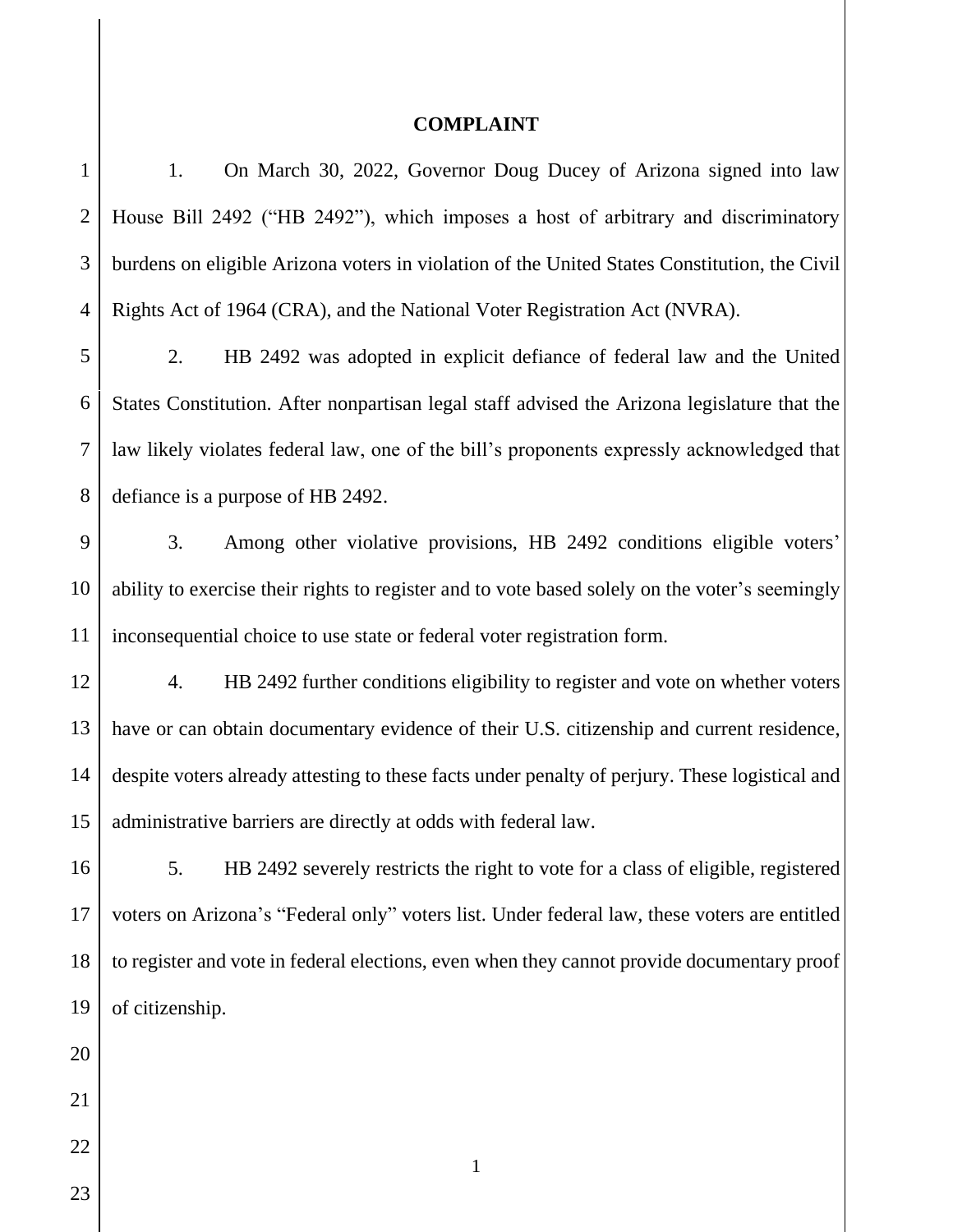1  $\mathcal{D}_{\mathcal{L}}$ 6. But HB 2492 prohibits eligible Federal only voters from voting by mail, regardless of whether they are physically present, or from otherwise using Arizona's early voting system.

3 4 5 7. In an extraordinary step that defies any conception of popular sovereignty, HB 2492 explicitly deprives eligible Federal only voters of their ability to vote for the President of the United States.

6 7 8. No other state in the nation has abridged the fundamental right to vote for eligible voters in a such a manner.

9. HB 2492 intentionally discriminates against naturalized U.S. citizens.

9 10 10. HB 2492 mandates criminal investigation and prosecution of certain lawful registrants based on outdated citizenship data from unreliable sources.

11 12 13 14 11. It is well established that the use of outdated citizenship data in voter registration discriminates against naturalized U.S. citizens by imposing burdens on such voters to establish their eligibility that are, by definition, not imposed on native-born U.S. citizens.

15 16 17 12. HB 2492 also mandates that voters provide their "place of birth" on their voter registration form even though where someone was born has no connection to any voter qualification under Arizona law.

18 19 20 21 13. Conditioning voter registration on the provision of information that is immaterial to a voter's eligibility to vote violates federal law and serves no purpose other than to single out naturalized U.S. citizens for harassment, including by election and law enforcement officials.

2

22

8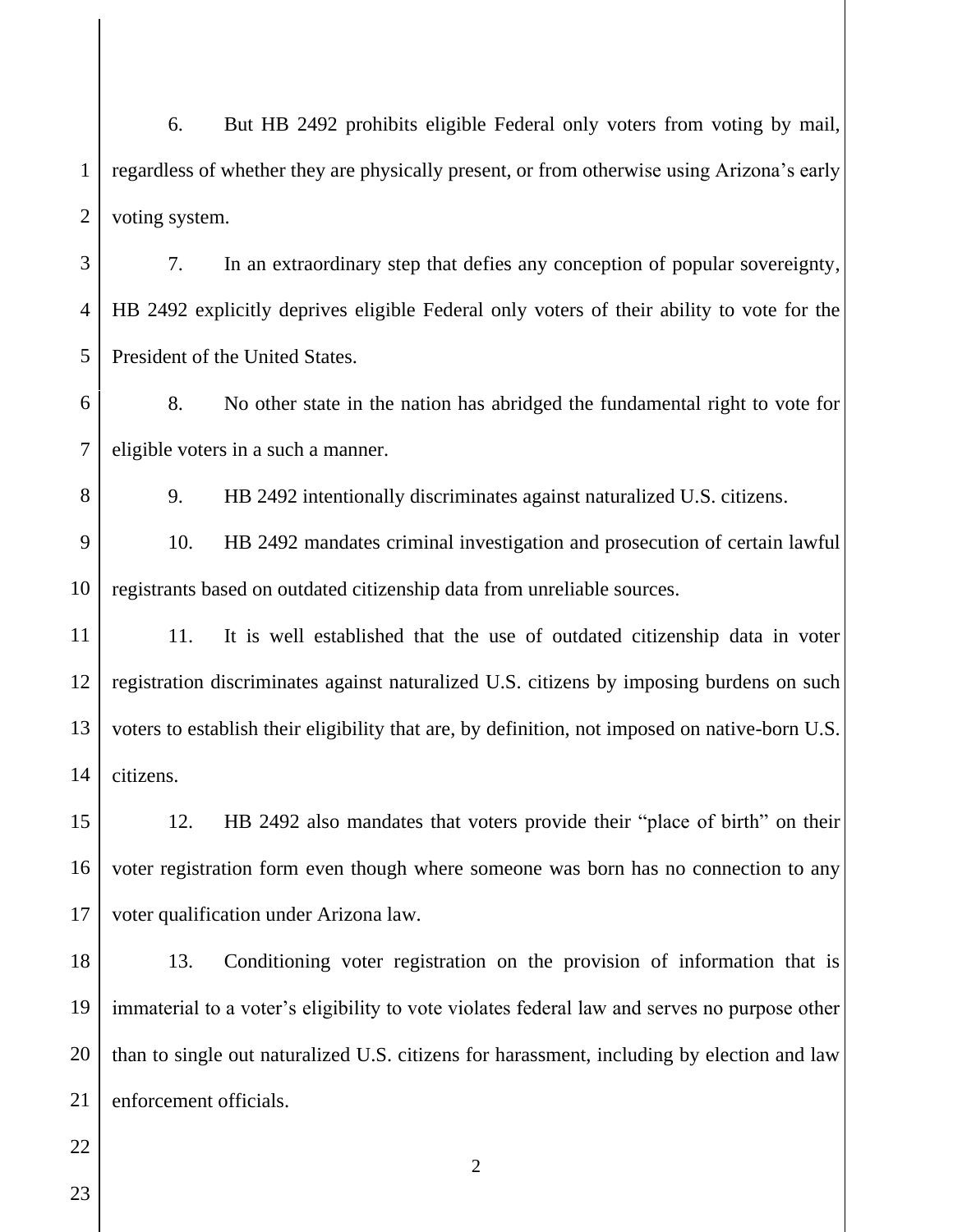|                | 14.                                                                                | Plaintiffs Living United for Change in Arizona ("LUCHA"), League of                          |  |  |  |
|----------------|------------------------------------------------------------------------------------|----------------------------------------------------------------------------------------------|--|--|--|
| $\mathbf{1}$   |                                                                                    | United Latin American Citizens ("LULAC"), Arizona Students' Association ("ASA"), and         |  |  |  |
| $\overline{2}$ | ADRC Action ("ADRC") bring this Complaint for Declaratory and Injunctive Relief to |                                                                                              |  |  |  |
| 3              |                                                                                    | remedy the violations alleged herein.                                                        |  |  |  |
| $\overline{4}$ |                                                                                    | <b>JURISDICTION AND VENUE</b>                                                                |  |  |  |
| 5              | 15.                                                                                | This Court has jurisdiction over this action pursuant to 28 U.S.C. §§ 1331                   |  |  |  |
| 6              | and 1343.                                                                          |                                                                                              |  |  |  |
| $\tau$         | 16.                                                                                | This Court has personal jurisdiction over Defendant Secretary of State                       |  |  |  |
| 8              |                                                                                    | Hobbs, an elected constitutional officer for and resident of the State of Arizona.           |  |  |  |
| 9              | 17.                                                                                | Venue is proper in this Court pursuant to 28 U.S.C. § 1391.                                  |  |  |  |
| 10             | 18.                                                                                | This Court has authority to issue declaratory and injunctive relief pursuant to              |  |  |  |
| 11             | 28 U.S.C. §§ 2201 and 2202.                                                        |                                                                                              |  |  |  |
| 12             |                                                                                    | FACTUAL AND LEGAL BACKGROUND                                                                 |  |  |  |
| 13             | 19.                                                                                | HB 2492 imposes a host of severe, unnecessary, and discriminatory burdens                    |  |  |  |
| 14             | on Arizona voters at both the registration and voting stages.                      |                                                                                              |  |  |  |
| 15             | 20.                                                                                | HB 2492 compels all Arizonans to supply documentary proof of residence to                    |  |  |  |
| 16             | register to vote in any election.                                                  |                                                                                              |  |  |  |
| 17             | 21.                                                                                | It requires officials to reject voter registration applications if the voter                 |  |  |  |
| 18             |                                                                                    | declines to provide their place of birth, even though the location of a voter's birth has no |  |  |  |
| 19             |                                                                                    | bearing on voter eligibility.                                                                |  |  |  |
| 20             |                                                                                    |                                                                                              |  |  |  |
| 21             |                                                                                    |                                                                                              |  |  |  |
| 22             |                                                                                    | 3                                                                                            |  |  |  |
| 23             |                                                                                    |                                                                                              |  |  |  |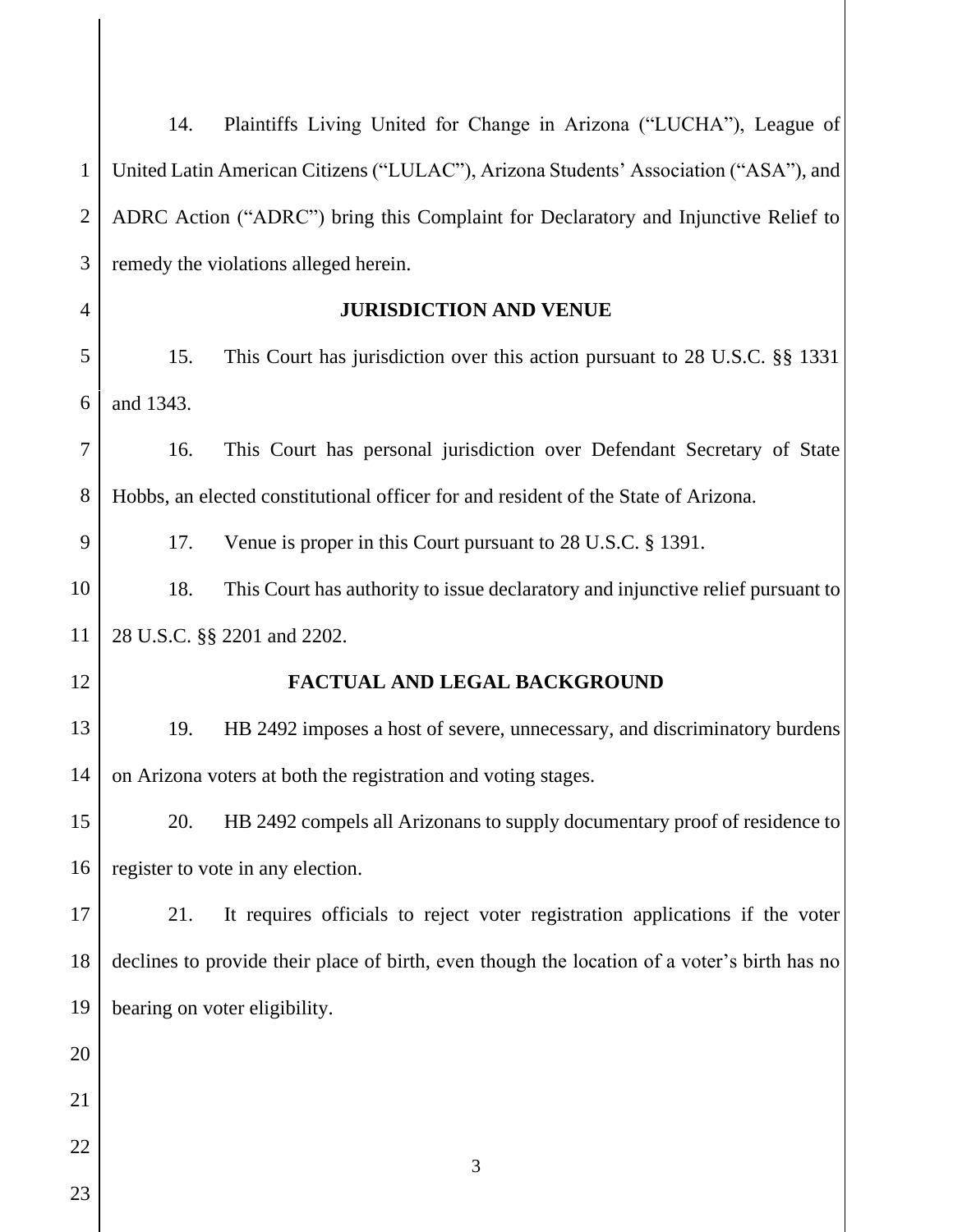1  $\mathcal{D}_{\mathcal{L}}$ 22. HB 2492 requires documentary proof of U.S. citizenship as an eligibility requirement to register and vote and conditions a voter's ability to register and vote based solely on which type of voter registration form a voter happens to submit.

3

4

23. It relegates a group of eligible, registered voters to second-class status by imposing arbitrary limits on how and in which elections they may vote.

5 6 7 24. HB 2492 forces election officials to improperly reject voter registration applications from naturalized U.S. citizen based on outdated and unreliable data, or else face felony prosecution.

8 9 10 11 25. Finally, it subjects eligible, registered voters to criminal investigation and harassment by the Arizona Attorney General under a vague and overbroad mandate to investigate and prosecute certain eligible, registered voters, based on their purported identification as potential non-U.S. citizens using inaccurate and outdated citizenship data.

12 13 26. HB 2492's burdensome, arbitrary, and discriminatory provisions serve no meaningful governmental purpose.

14 15 16 17 18 19 27. Rather than providing election officials with reliable means to identify ineligible voters, the new law will instead make it more difficult for eligible Arizonans to register and vote, including naturalized U.S. citizens, Tribal members, college and university students, low-income voters, elderly voters, racial and ethnic minorities, voters who move frequently, and voters who have changed their legal name, such as married women.

20 21 22

23

# *Documentary Proof of Residence*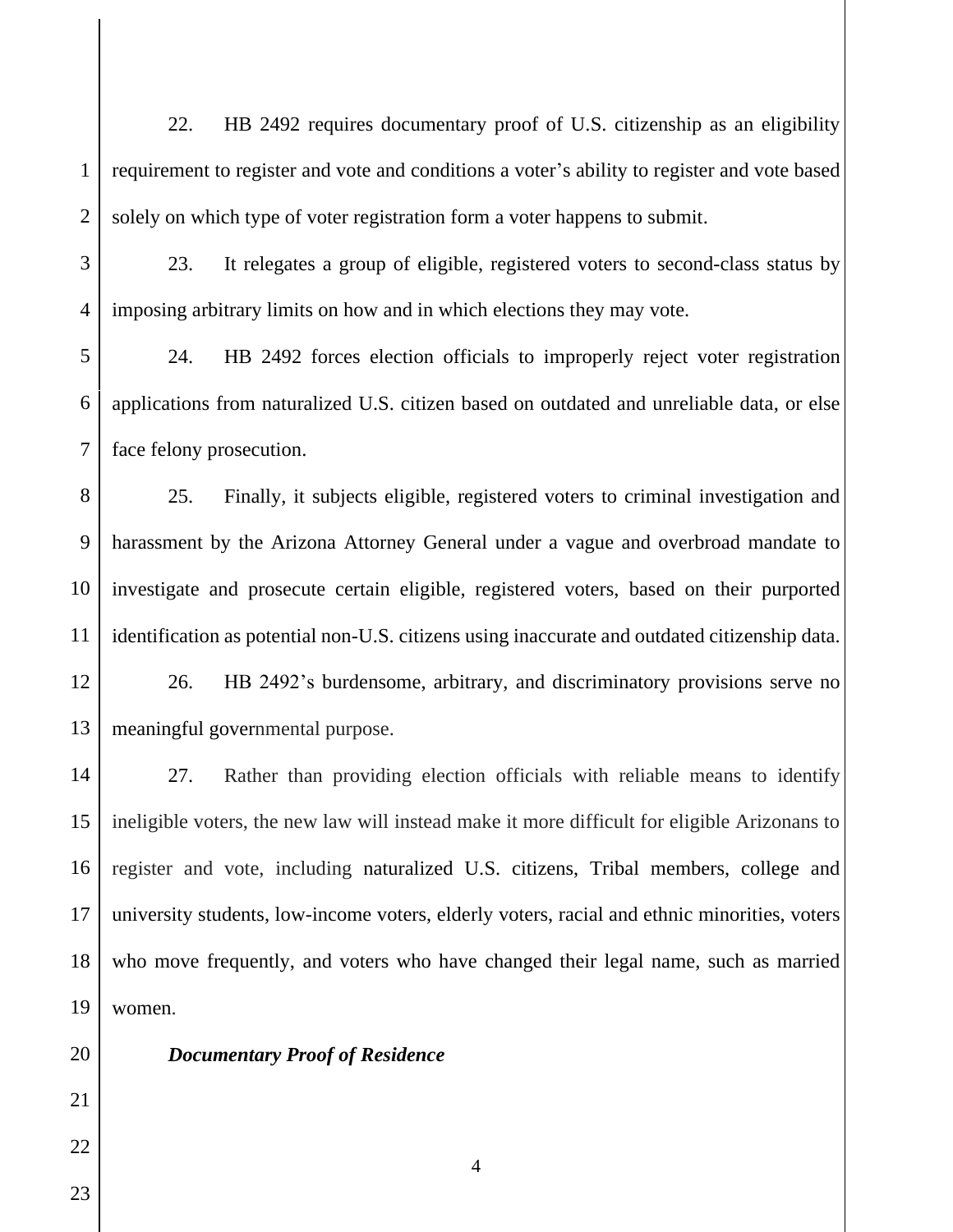28. HB 2492 violates federal law by requiring that all eligible Arizona voters provide documentary proof of residence ("DPOR") to register to vote in any elections.

 $\mathfrak{D}$ 

3

4

5

9

10

11

12

13

14

15

16

17

18

19

20

21

22

1

29. DPOR is defined as "an identifying document that establishes proof of location of residence." Under the statute, "a valid and unexpired Arizona Driver License or nonoperating identification number that is properly verified by the county recorder satisfies the requirements of this section."

6 7 8 30. In addition, the statute states that "any of the identifying documents" required for identification while voting under Arizona Statute § 16-123 "constitutes satisfactory proof of location of residence." Those documents are:

(a) A valid form of identification that bears the photograph, name and address of the elector that reasonably appear to be the same as the name and address in the precinct register, including an Arizona driver license, an Arizona nonoperating identification license, a tribal enrollment card or other form of tribal identification or a United States federal, state or local government issued identification. Identification is deemed valid unless it can be determined on its face that it has expired.

(b) Two different items that contain the name and address of the elector that reasonably appear to be the same as the name and address in the precinct register, including a utility bill, a bank or credit union statement that is dated within ninety days of the date of the election, a valid Arizona vehicle registration, an Arizona vehicle insurance card, an Indian census card, tribal enrollment card or other form of tribal identification, a property tax statement, a recorder's certificate, a voter registration card, a valid United States federal, state or local government issued identification or any mailing that is labeled as "official election material". Identification is deemed valid unless it can be determined on its face that it has expired.

(c) A valid form of identification that bears the photograph, name and address of the elector except that if the address on the identification does not reasonably appear to be the same as the address in the precinct register or the identification is a valid United States military identification card or a valid United States passport and does not bear an address, the identification must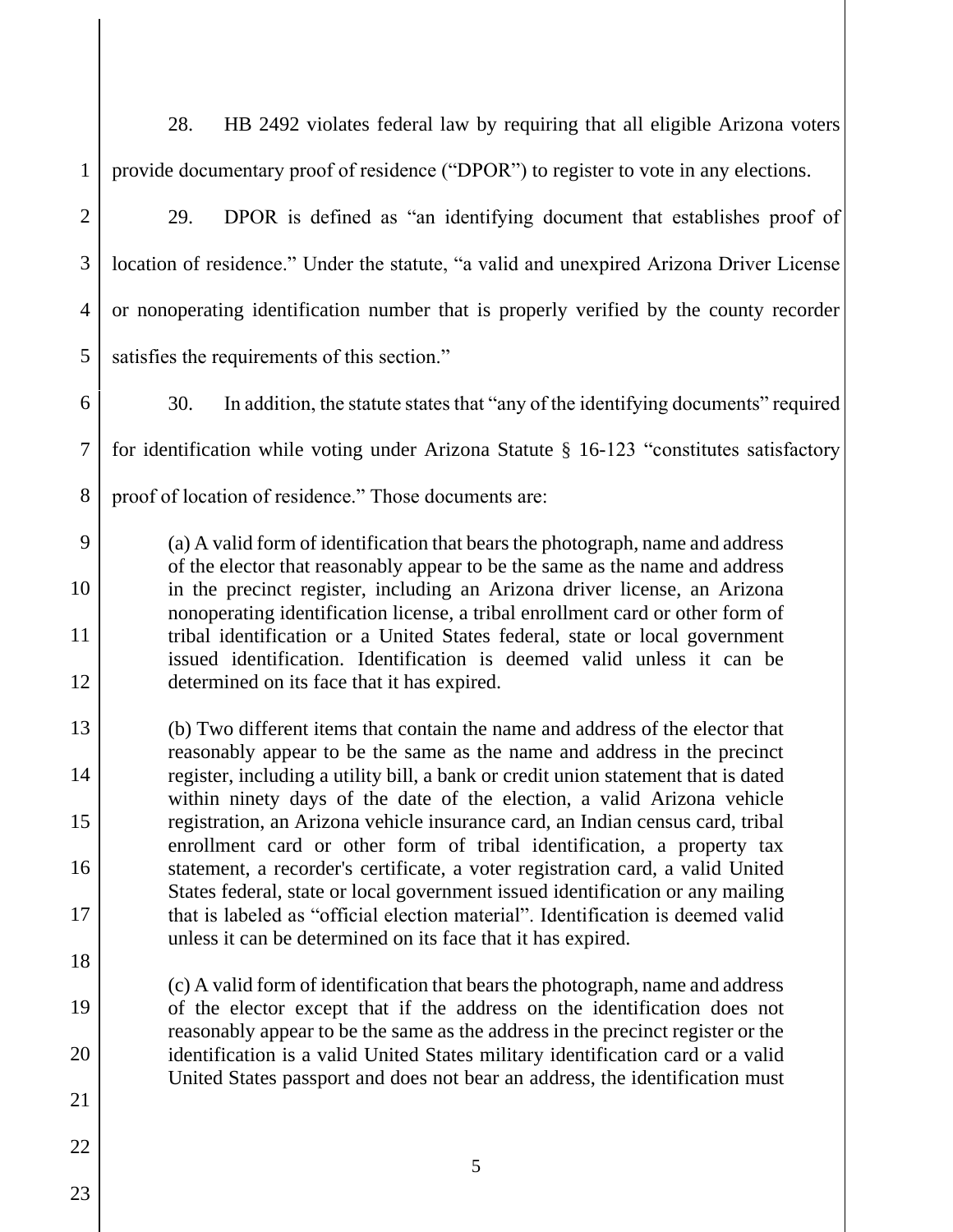be accompanied by one of the items listed in subdivision (b) of this paragraph.

# 31. All voters in Arizona registering to vote must attest their legal residence under the penalty of perjury. And under existing law, documentation of residence is already provided at the time of voting when necessary.

32. HB 2492's DPOR Requirement imposes new and duplicative burdens on voters to access or obtain, copy, and submit the required documents at the time they register.

33. The DPOR Requirement will most affect Arizonans who lack a valid Arizona driver's license or nonoperating state-ID card and will have a more difficult time accessing and providing the documentation to prove their residence. These disparately burdened Arizonans include low-income voters, college and university students, Tribal members, and voters who frequently move.

34. In recognition of the particular burdens Native voters would otherwise face, under a stipulation in *Gonzalez v. Arizona*, members of federally recognized Indian tribes are entitled to present tribal identification at the polls that does not meet the requirements of Arizona Statute § 16-579.

35. The new DPOR Requirement for voter registration under HB 2492 contains no accommodation for tribal identification that does not include an address or otherwise does not meet the requirements of Arizona Statute § 16-579.

1

 $\mathcal{D}_{\mathcal{L}}$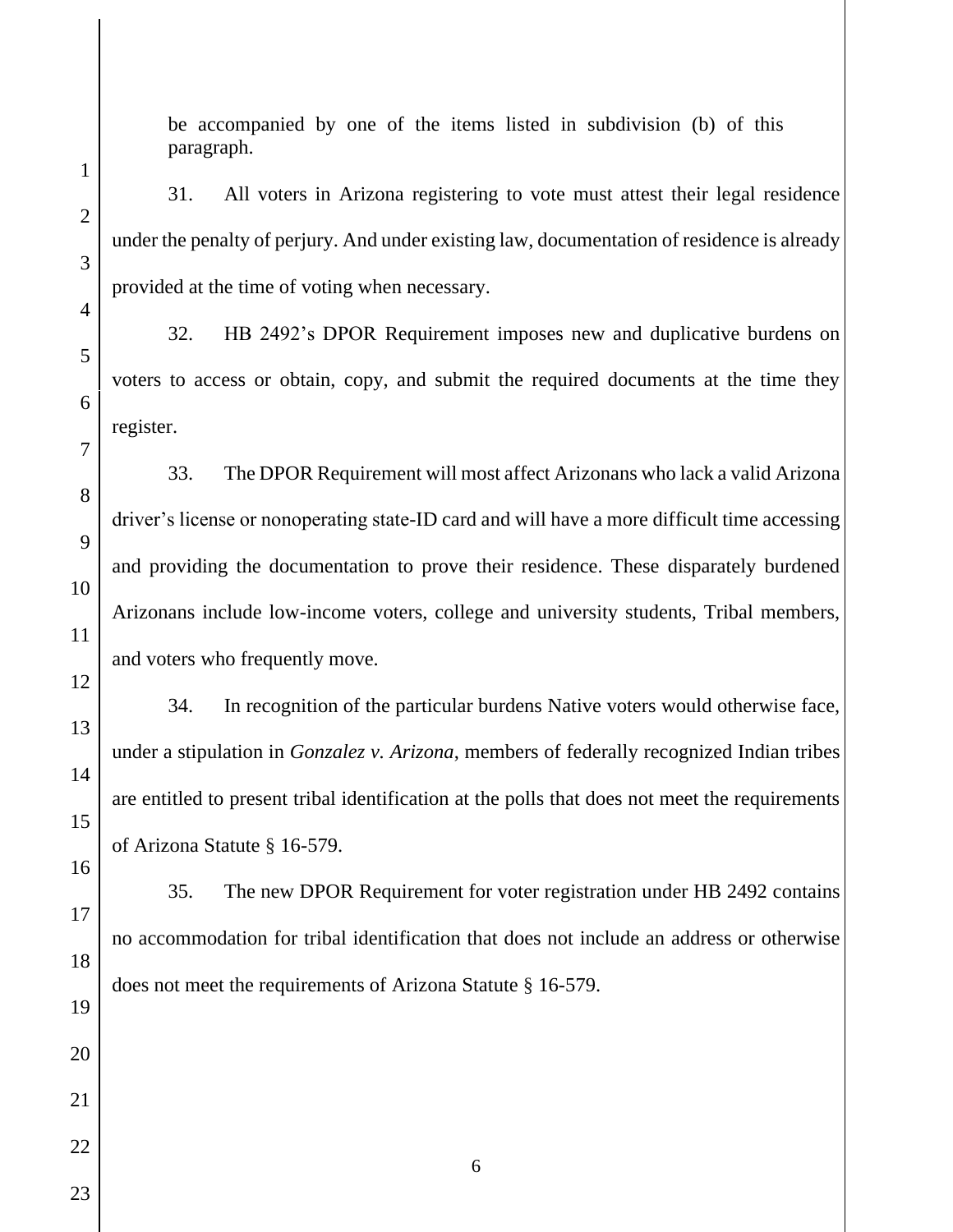1  $\mathcal{D}_{\mathcal{L}}$ 36. As a result, Tribal voters who have identification sufficient to enable them to cast a ballot under the *Gonzalez* stipulation may nonetheless be prohibited from registering to vote under HB 2492.

3 4 37. The DPOR Requirement makes no provision for how people experiencing homelessness can comply with its mandates and register to vote.

5 6 38. The DPOR Requirement will also burden voters who would otherwise take advantage of voter registration drives.

7 8 9 10 11 12 39. Additional documentation requirements for registration beyond a standardized form make traditional voter registration activity nearly impossible. Potential voters often do not carry documentary proof of residence with them while out in the community. And those conducting voter registration drives cannot easily incorporate the equipment needed to copy such documentation for submission with paper voter registration forms.

13 14 15 16 40. Arizona voters may register to vote using either the Arizona Voter Registration Form ("State Form") or the National Mail Voter Registration Form ("Federal Form"), which is promulgated by the U.S. Election Assistance Commission ("EAC") under the NVRA.

17 18 19 20 41. Arizona voters may also register online (if they have an Arizona Driver's License and/or an Arizona non-operating I.D. card issued by the Motor Vehicle Division), in person at a County Recorder's office, or at a number of NVRA-mandated public agencies.

- 21 22
- 23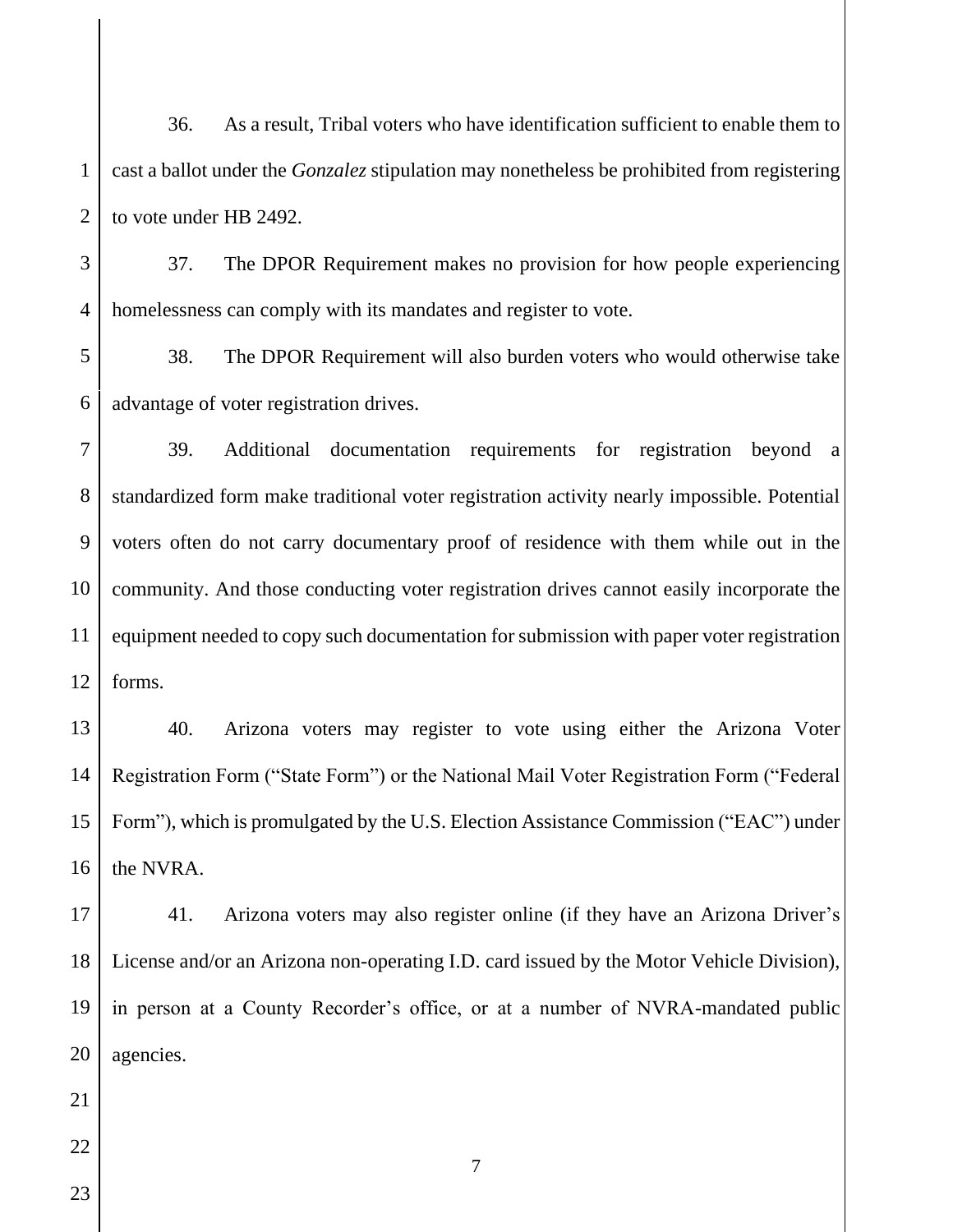1  $\mathcal{D}_{\mathcal{L}}$ 42. Under the NVRA, all states must "accept and use" the Federal Form, which only requires attestation of residence and does not require documentary proof of residence. 52 U.S.C. § 20505.

3 4 5 43. The NVRA preempts any attempt by states to impose additional requirements to prove citizenship, residence, or any other qualification above and beyond those provided by the Federal Form.

6 7 44. HB 2492 seeks to impose a DPOR Requirement on registrants using the Federal Form.

8 9 10 11 12 45. The Supreme Court rejected Arizona's attempt to impose a documentary proof of citizenship (DPOC) requirement on registrants using the Federal Form less than a decade ago. *See Arizona v. Inter Tribal Council of Arizona*, 570 U.S. 1, 18 (2013) (holding the NVRA's requirement that states "accept and use" the Federal Form "acts as both a ceiling and a floor" for registering to vote in federal elections).

13 14 46. Arizona's DPOR Requirement for registrants using the Federal Form is preempted by the NVRA under *Inter Tribal Council*.

15 16 17 47. HB 2492's DPOR Requirement prohibits county election officials from registering otherwise eligible voters—including those who submitted a completed Federal Form—unless they provide DPOR, in flagrant violation of federal law.

18

#### *Birthplace Requirement*

19 20 21 48. HB 2492 mandates that eligible Arizonans provide their birthplace when registering to vote and directs county election officials not to register voters who fail to list their place of birth. Ariz. Rev. Stat. § 16-121.01.

8

23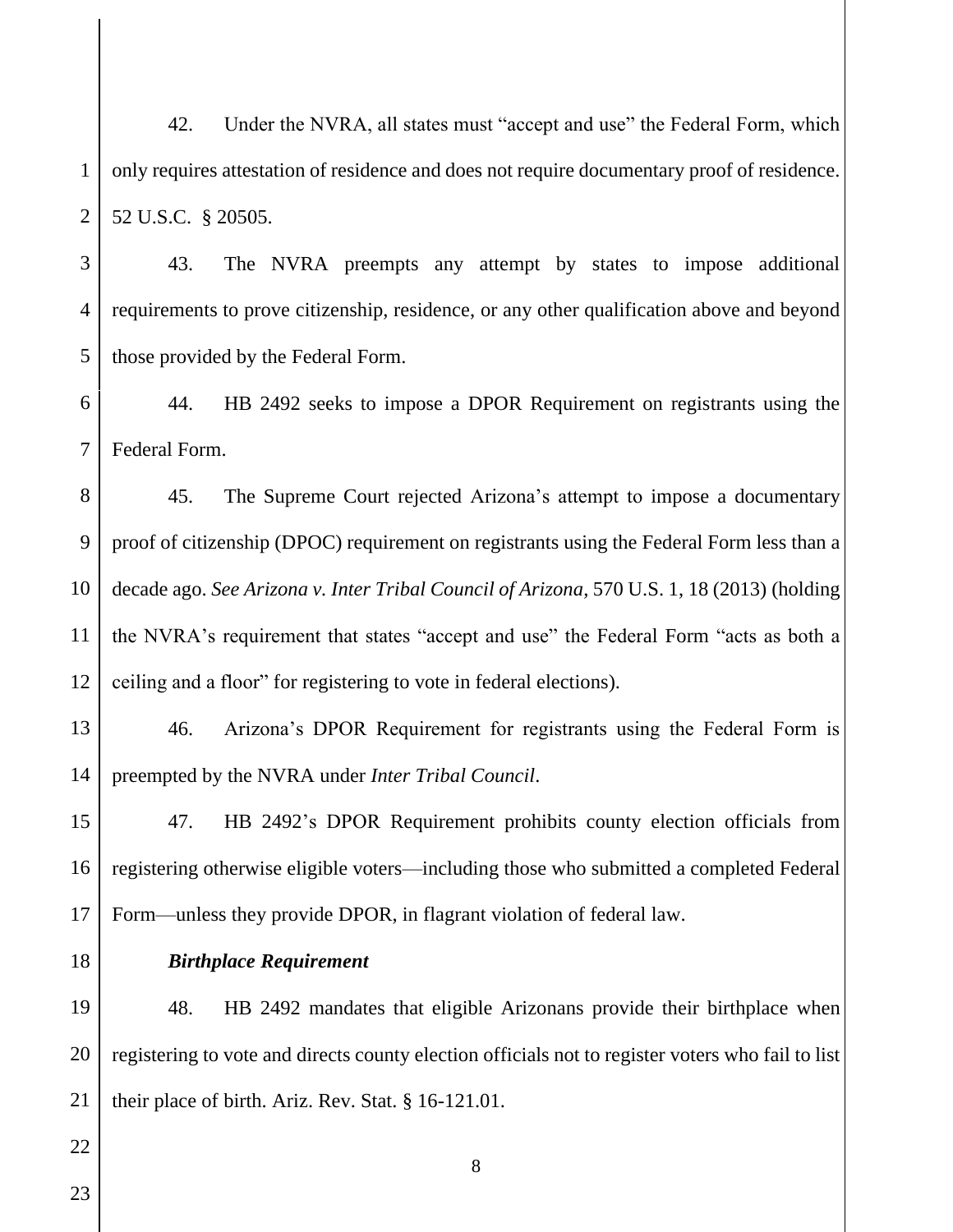1  $\mathcal{D}_{\mathcal{L}}$ 3 49. A voter's birthplace is wholly immaterial to their qualifications to vote. Arizona's voter qualifications require that a person be eighteen years old, a current U.S. citizen, and a current resident of Arizona and the specific jurisdiction in which they are registering to vote.

4 5 50. HB2492 imposes an additional qualification that Arizona voters be able to obtain and provide documentary proof of citizenship.

6 7 8 9 51. Arizona has no legitimate reason to require potential voters to disclose their place of birth to register to vote. A person's place of birth has no bearing whether they are eighteen, a resident of Arizona and the specific jurisdiction in which they are registering, or currently citizen of the United States.

10 11 12 13 14 52. This requirement, combined with HB 2492's other provisions that mandate aggressive investigation and prosecution of alleged noncitizens (based on faulty data that will inevitably target naturalized citizens), demonstrates that HB 2492's Birthplace Requirement is intended to, and will, intimidate eligible voters born outside of the United States.

15 16 17 53. HB 2492's Birthplace Requirement unlawfully discriminates against naturalized U.S. citizen voters based on their country of origin by requiring such voters to disclose not just that they are U.S. citizens but that they are naturalized U.S. citizens.

18 19 54. The Federal Form does not require, or include a space for, voters to identify their place of birth at all, because it is not relevant to any lawful voter qualification.

9

20 21 55. To the extent HB 2492 seeks to impose the Birthplace Requirement on Federal Form applicants, it is preempted by the NVRA.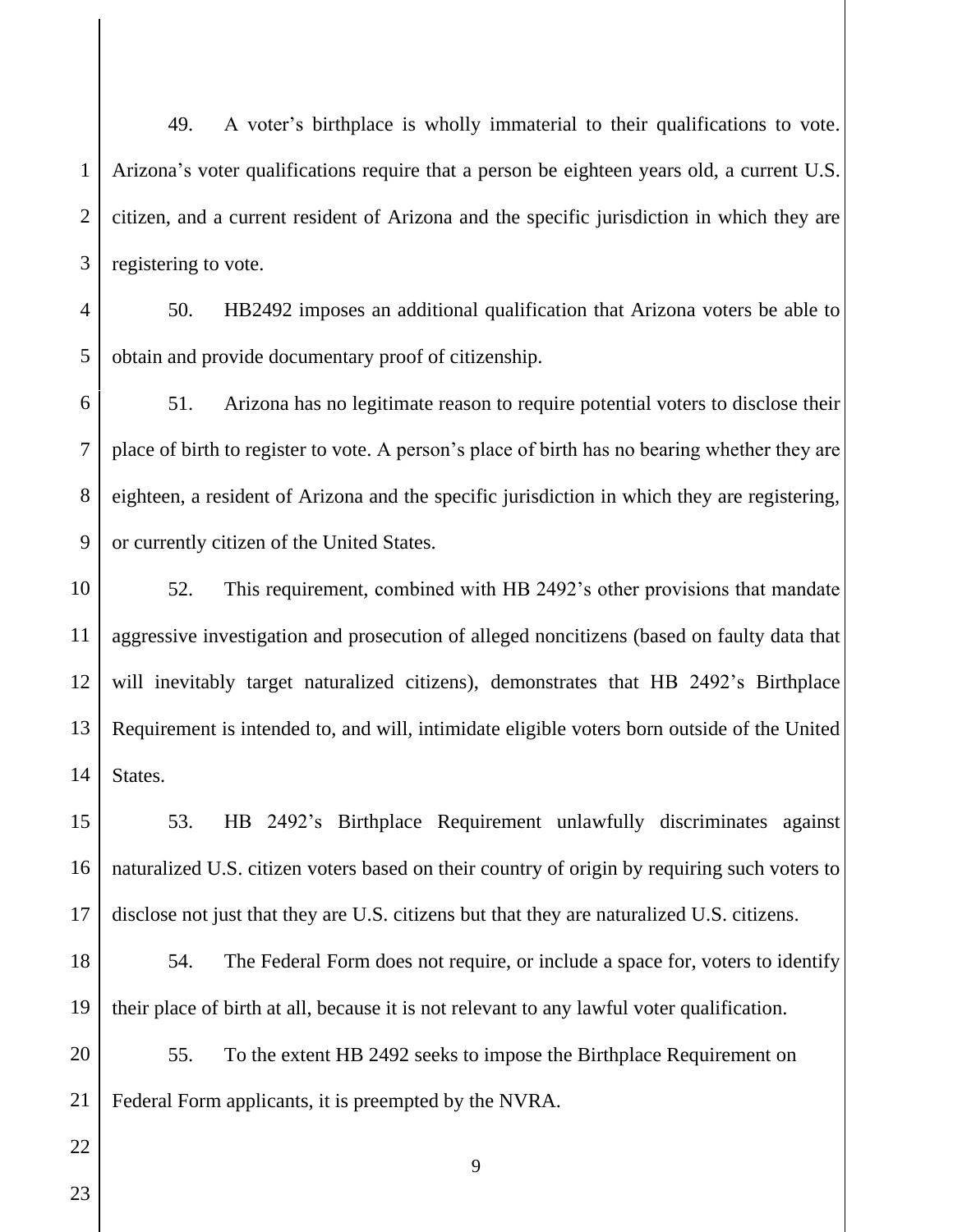1  $\mathcal{D}_{\mathcal{L}}$ 56. The NVRA also requires certain mandated public assistance agencies to provide voter registration services using the Federal Form or "its equivalent." 52 U.S.C. § 20506.

3 4 57. To the extent HB 2492 seeks to impose the Birthplace Requirement on applicants registering at NVRA-mandated agencies, it is preempted by the NVRA.

5 6 7 8 9 58. Under the NVRA, a voter registration application provided at a state's motor vehicle authority may require only the minimum amount of information necessary to "(i) prevent duplicate voter registrations; and (ii) enable State election officials to assess the eligibility of the applicant and to administer voter registration and other parts of the election process." 52 U.S.C. § 20504.

10 11 12 59. The Arizona Motor Vehicle Division implements these provisions, and the Birthplace Requirement is preempted by the NVRA to the extent it is inconsistent with the Motor Vehicle Division's federal voter registration obligations.

13 14 15 16 60. The Birthplace Requirement violates the Civil Rights Act of 1964, 52 U.S.C. § 10101(a)(2)(B), by denying the right to register and to vote to eligible Arizonans who omit their place of birth from their voter registration application, because a person's place of birth is immaterial to determining whether an individual is eligible to vote in Arizona.

17

#### *Documentary Proof of U.S. Citizenship*

18 19 61. HB 2492 violates federal law by requiring Arizonans to provide documentary proof of U.S. citizenship ("DPOC") as an eligibility requirement to register and to vote.

20 21 62. Arizona is the only state in the country that enforces a DPOC requirement for citizens to register and vote.

10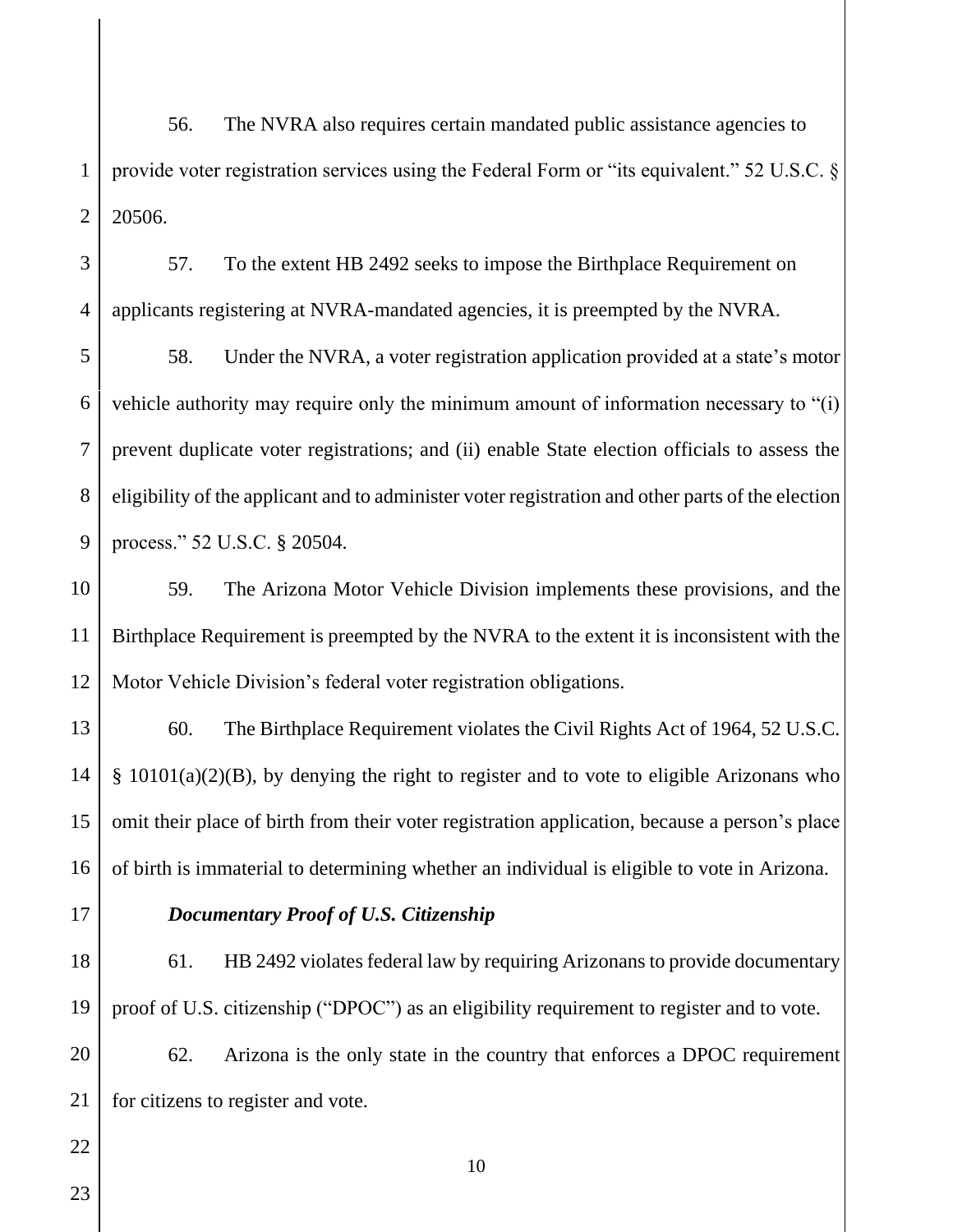1  $\mathfrak{D}$ 3 4 5 63. HB 2492's DPOC Requirements impose additional severe, undue, and discriminatory burdens on the right to vote for eligible Arizonans who lack DPOC. 64. Per expert estimates, as much as seven percent of United States citizens lack ready access to citizenship documents. In Arizona, this means that as many as 353,495 eligible voters lack DPOC. 65. HB 2492 would deny these eligible voters their rights to register and to vote.

6 7 66. Arizona's attempt to impose documentary proof of citizenship requirements on its voters has a substantial history in the federal courts.

8 9 67. In 2004, Arizona enacted Proposition 200, which, among other things, imposed a documentary proof of citizenship requirement for voter registration.

10 11 12 68. After Proposition 200's passage, the EAC denied Arizona's request to include its DPOC requirement in the state-specific instructions for voter registration in Arizona on the Federal Form.

13 14 15 16 69. After years of litigation, the Supreme Court held that the NVRA's requirement that states "accept and use" the Federal Form preempted Arizona's DPOC requirement under Proposition 200 as applied to the Federal Form. *Arizona v. Inter Tribal Council of Arizona*, 570 U.S. 1, 18 (2013)

17 18 19 20 70. Rather than abandoning the Proposition 200 DPOC requirement in light of the Supreme Court's decision (as several other states did), Arizona enacted a dual voter registration system allowing it to enforce its DPOC requirement only for state and local elections. Ariz. Op. Atty. Gen. No. I13-011 (2013).

22

21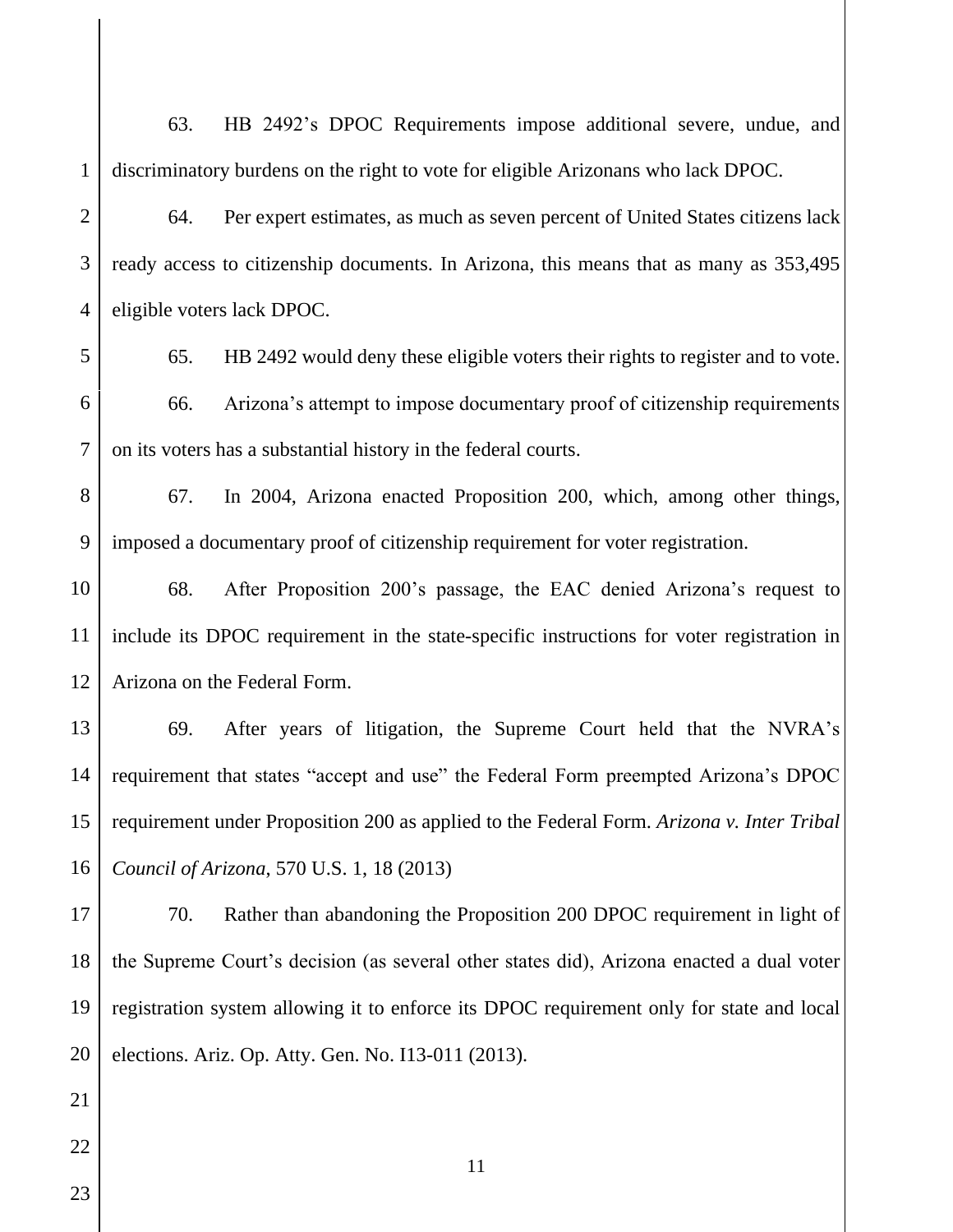3 71. From 2014 to 2018, Arizona operated this dual voter registration system in a manner that not only imposed the undue burden of documentary proof of citizenship on eligible voters but also arbitrarily disenfranchised tens of thousands of voters depending solely on whether registered using the State Form or the Federal Form.

4 5 6 72. If the voter completed the Federal Form without DPOC, the voter was registered to vote in federal elections but not state elections and advised to submit DPOC to vote in state elections. These voters were assigned to the Federal-Only Voter List.

7 8 9 73. If the voter applied using either a State Form or a Federal Form and did supply DPOC, they could vote in all eligible local, state, and federal elections. These voters were assigned to the Full Ballot Voter List.

10 11 12 74. If the voter completed the State Form without DPOC, the voter was not registered for state or federal elections and, in violation of prior court order, was not advised of the Federal Form option.

13 14 15 75. In 2018, LULAC and ASA sued the-Secretary of State in *LULAC v. Regan*, No. 2:17-cv-04102-DGC (D. Ariz.), alleging that the dual-registration system violated the NVRA and the United States Constitution.

16 17 18 76. The *LULAC* parties reached a consent decree in which the Secretary of State agreed not to condition voter registration based on the arbitrary distinction of whether a voter used the State Form or the Federal Form to apply for voter registration.

19 20 21 77. The *LULAC v. Reagan* consent decree established, in relevant part, that Arizona would (a) register eligible applicants whose registration was not accompanied by documentary proof of citizenship and whose citizenship could not be verified through the

12

23

22

1

 $\mathcal{D}_{\mathcal{L}}$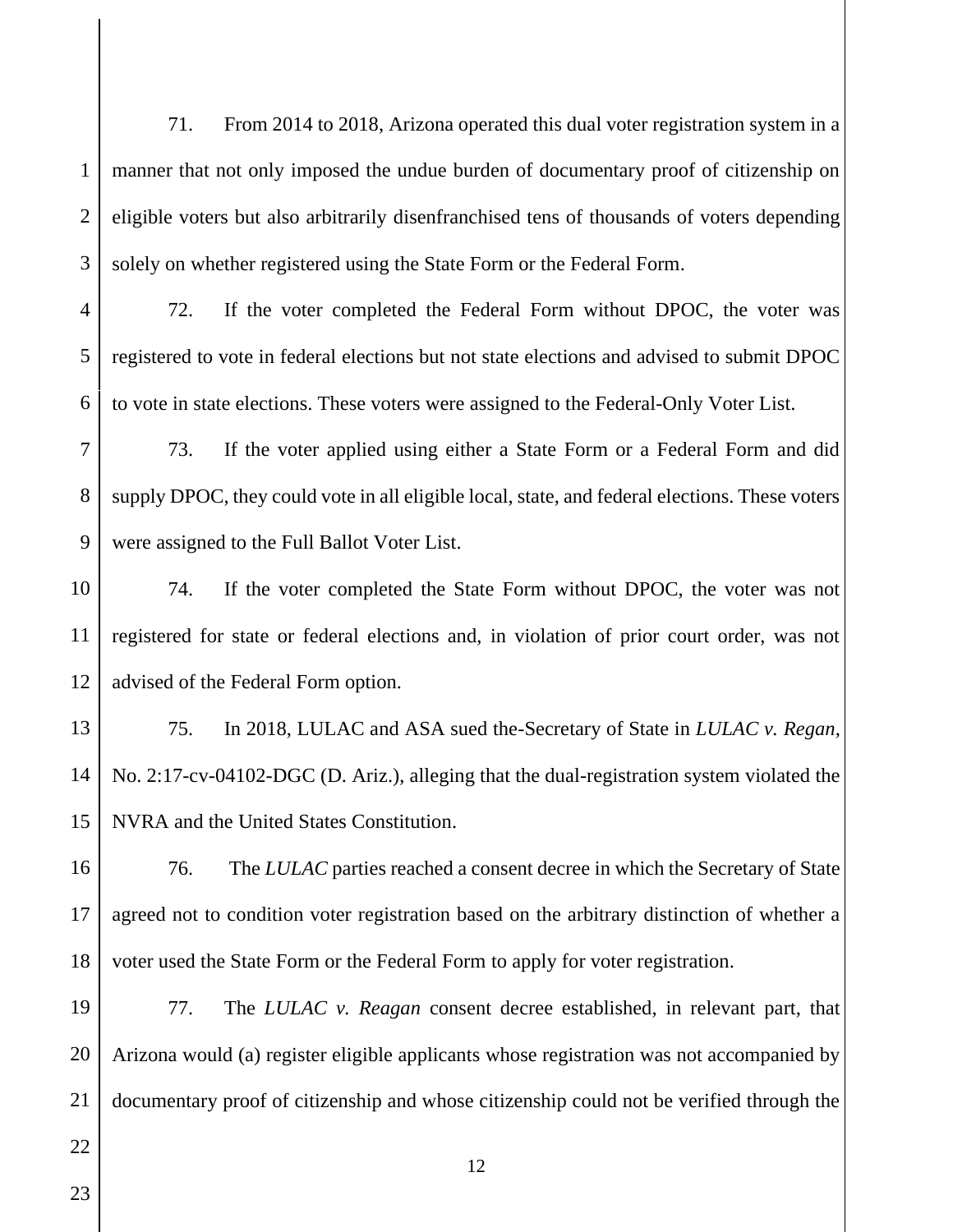$\mathfrak{D}$ 3 Motor Vehicle Division to the Federal-Only Voter List and (b) provide a ballot to vote in all available federal elections to all registered voters on the Federal-Only Voter List. *See*  Consent Decree, *LULAC v. Reagan*, No. 2:17-cv-04102-DGC, ECF No. 37 (D. Ariz. June 18, 2018).

4 5 78. The Secretary codified the consent decree framework in the Arizona Elections Procedures Manual.

6 7 8 79. HB 2492 abrogates the consent decree and reinstates the prior arbitrary system under which voter registration is conditioned on whether a voter submits the State Form or Federal Form.

9 10 11 80. Under HB 2492, if an eligible voter provides DPOC at the time of registration applies using a State Form or Federal Form, they can vote in all available local, state, and federal elections.

12 13 81. If an eligible voter without DPOC submits the Federal Form, the voter will be registered to vote only in certain federal elections, as described below.

14 15 82. But if that same voter applies using the State Form and does not provide DPOC, HB 2492 instructs that their registration be rejected outright.

16 17 83. This arbitrary distinction based on paperwork is unconstitutional and requires the Secretary to violate a federal consent decree.

18 19 20 21 84. Additionally, nothing in HB 2492 requires that rejected State Form applicants be advised of the Federal Form option, in violation of their federal rights and prior court order. *See Gonzalez v. Arizona*, No. 06-cv-1268, 2013 WL 7767705, at \*1 (D. Ariz. Sept. 11, 2013).

13

22 23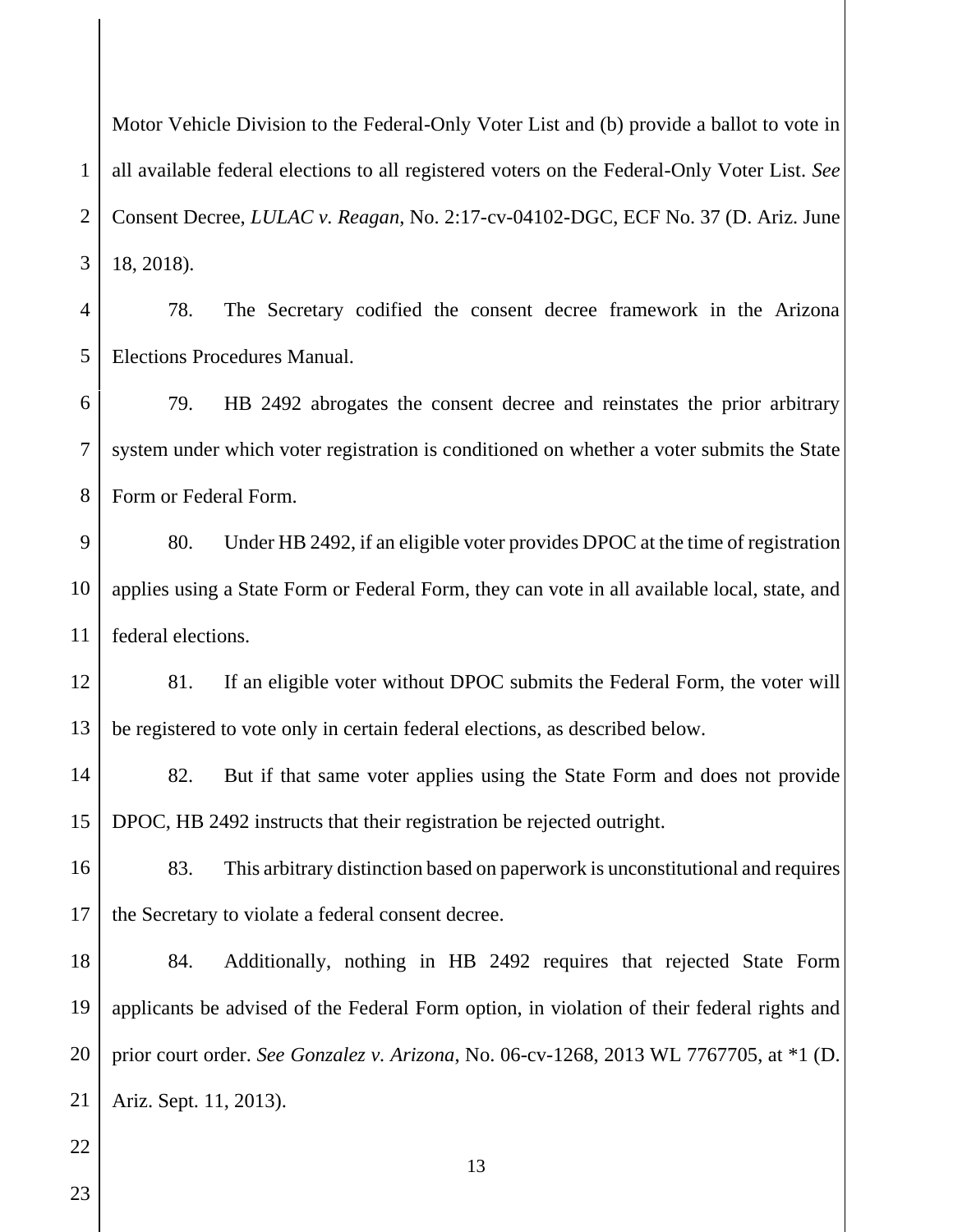#### *Severe and Disparate Restrictions on Federal-Only Voters*

1  $\mathcal{D}_{\mathcal{L}}$ 3 85. HB 2492 further discriminates against and imposes a severe, undue, and discriminatory burden on the class of eligible Arizona voters who have exercised their right to register for federal elections without supplying DPOC.

4 5 6 86. Before HB 2492, an eligible voter registered on the Federal-Only Voter List received a ballot to vote in all relevant federal elections and was treated the same in all other respects as a registered voter on the Full Ballot Voter List.

7 8 9 87. As mandated by federal law and *LULAC v. Reagan* consent decree, registered voters on the Federal-Only Voter List are entitled to use Arizona's early voting opportunities and to vote in presidential and congressional elections.

10 11 88. HB 2492 arbitrarily discriminates against eligible, registered voters on the Federal-Only Voter Lists.

12 13 14 89. First, HB 2492 denies this class of eligible, registered voters the right to vote by mail, even if they are not physically present in the State to cast a ballot, and denies their right to vote early, on an equal basis as other Arizona voters.

15 16 90. Second, HB 2492 denies this class of eligible, registered voters the right to vote in presidential elections.

17 18 19 91. HB2492 singles out this class of eligible, registered voters for discriminatory treatment by restricting them to voting only in-person on election day and only in congressional elections.

14

23

20

21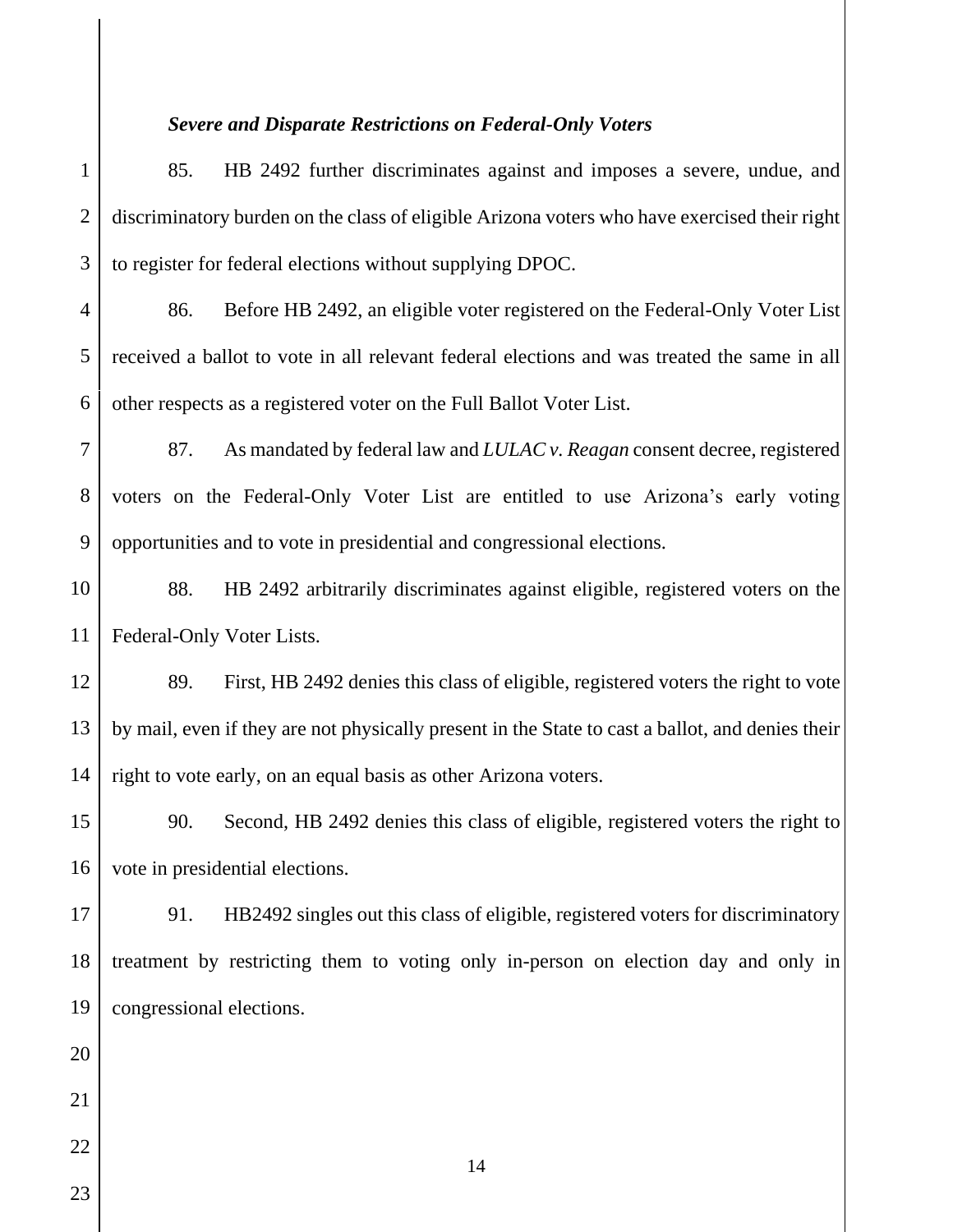1  $\mathcal{D}_{\mathcal{L}}$ 92. HB 2492's arbitrary, discriminatory and burdensome limits on voting for registrants on the Federal-Only Voter List violate federal constitutional and statutory rights.

3 4

5

#### *Discrimination Against Naturalized U.S. Citizen Voters*

6 7 93. HB 2492 compels election officials to reject valid voter registration applications from eligible voters based on vague criteria and using faulty inputs from databases that are known to have unreliable citizenship data and, in practice, target naturalized U.S. citizens.

8 9 10 94. HB 2492 mandates that election officials "use all available resources to verify the citizenship status" of a registration applicant or currently registered voter, without any requirement for the veracity of those open-ended "available resources."

11 12 13 95. The resources that HB 2492 mandates election officials check for U.S. citizenship information are notoriously unreliable and contain stale and faulty data that do not accurately reflect citizenship status.

14 15 16 17 96. Included among the "available resources" are databases from Arizona's Motor Vehicles Division, the Social Security Administration, a National Association for Public Health Statistics and Information Systems, and "any other state, city, town, county or federal database."

18 19 97. None of these databases are designed to contain or reflect current U.S. citizenship status.

20 21 98. In Arizona, a person's driver's license does not expire until the licensee reaches age 65. Thus, a driver's license can be valid for nearly *fifty years*.

- 22
- 23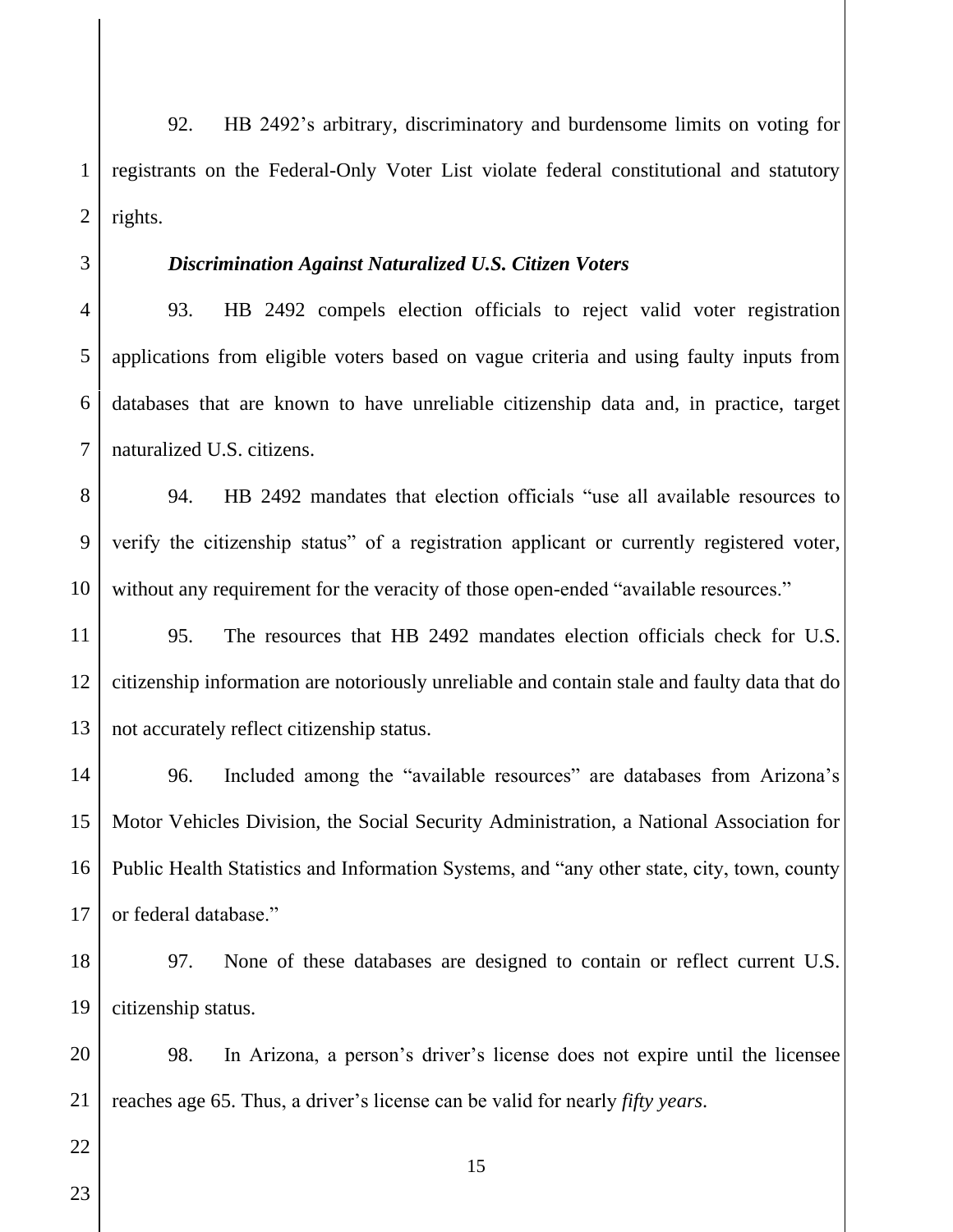1 99. In recent years, between 12,000 and 15,000 Arizonans have naturalized *each year*.

 $\mathfrak{D}$ 3 4 100. Arizona Motor Vehicle Division data that a person was not a U.S. citizen at the time they were issued a driver's license or identification card is not probative of whether they are a U.S. citizen today.

5 6 7 101. Nonetheless, HB 2492 requires county recorders to reject the voter registration application of an individual whose MVD record shows they were not a U.S. citizen at the time they obtained their license or non-driver identification card.

8 9 102. Any election official who fails to comply with this requirement faces potential felony prosecution.

10 11 12 103. HB 2492's mandated error-prone database checks will lead to inaccuracies and result in election officials rejecting voter registration applications for numerous eligible Arizona voters.

13 14 104. This system will fail to reliably identify non-U.S. citizens and instead will discriminate against naturalized U.S. citizens.

15

#### *Harassing Investigations and Wrongful Prosecutions*

16 17 105. HB 2492 unlawfully subjects eligible, registered voters to targeted harassment and criminal investigation and prosecution by the Arizona Attorney General.

18 19 20 21 106. HB 2492 requires the Defendant Secretary of State to provide the Attorney General with "a list of all individuals who are registered to vote and who have not provided satisfactory evidence of citizenship" for the purpose of hunting among lawfully registered voters searching for alleged noncitizens on the rolls.

22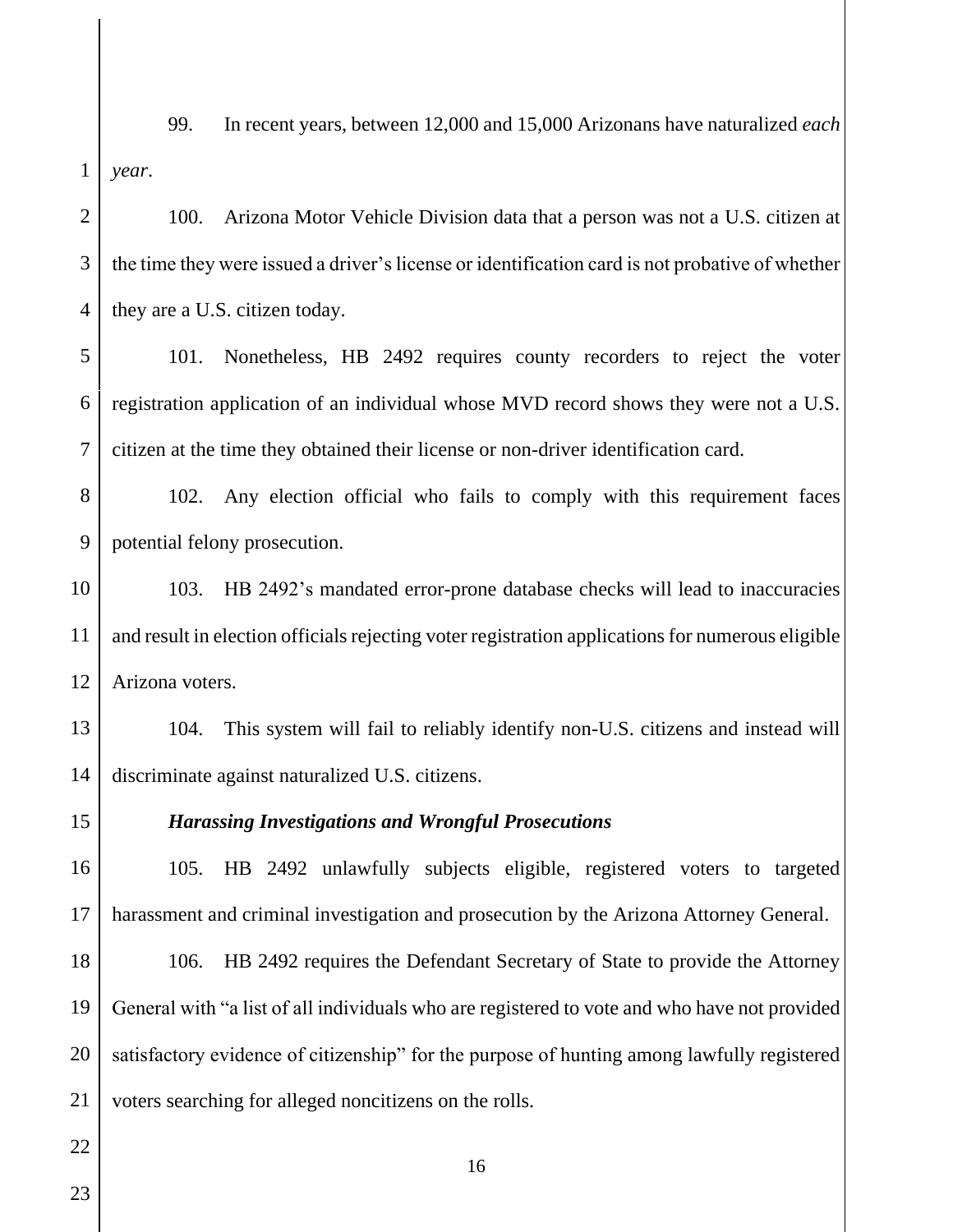1  $\mathcal{D}_{\mathcal{L}}$ 3 4 107. HB 2492 subjects these voters to harassment and criminal investigation under a vague and overbroad mandate that the Attorney General "use all available resources" to investigate and prosecute registered voters based on evidence that they are not U.S. citizens, despite the fact that the identified resources do not have reliable or current data about U.S. citizenship.

5 6 7 8 108. The "resources" HB 2492 lists as required references for the Arizona Attorney General to check for U.S. citizenship data are the same notoriously unreliable databases identified above known to contain stale and faulty data that do not accurately reflect current citizenship status.

9 10 11 12 109. Using these outdated and inaccurate inputs or any other purported "available resources," HB 2492 subjects these eligible voters to harassment and intimidation by the Arizona Attorney General simply because they are naturalized rather than native-born U.S. citizens.

13

#### *HB 2492 Imposes Severe, Arbitrary, and Discriminatory Burdens*

14 15 16 17 110. HB 2492's severe and undue burdens fall disproportionately on voters who have fewer resources, have less access to the tools and assistance necessary to comply with the law's many confusing and restrictive requirements, and who are more likely to have experienced past and present discrimination.

18 19 20 21 111. Millions of Americans lack ready access to documents to prove their U.S. citizenship. For example, statistics published by the U.S. Department of State indicate that approximately 56% of Americans lack a valid U.S. passport. A 2006 study showed that 5- 6% of Americans lacked access to both a U.S. passport and a birth certificate.

23

22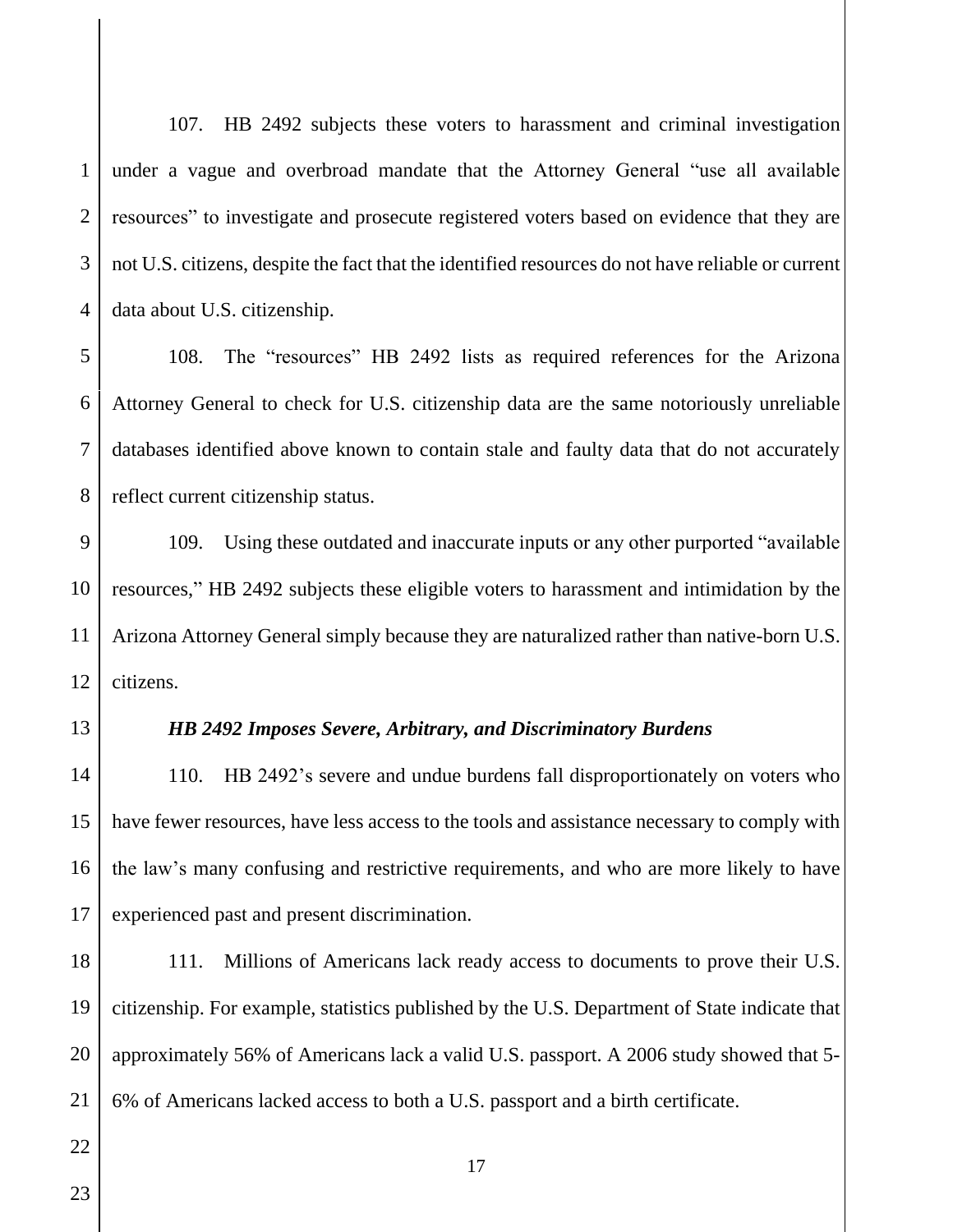1  $\mathcal{D}_{\mathcal{L}}$ 3 4 112. DPOC requirements are particularly burdensome for elderly people, including African Americans born during the era of *de jure* segregation, who may not have been born in hospitals and whose births may not have been officially recorded. For these voters, birth certificates may be impossible to obtain, and without a birth certificate, they may be unable to obtain other forms of DPOC.

5 6 7 8 9 10 113. HB 2492 also imposes severe burdens on people who have changed their name, including through marriage. For example, the 2006 survey conducted by the Brennan Center demonstrated that as few as 48% of voting-age women with ready access to their birth certificate have a birth certificate that reflects their current name, and only 66% of voting-age women have access to any documentary proof of citizenship reflecting their current name.

11 12 13 14 15 16 114. Low-income voters are particularly likely to lack access to DPOC and DPOR. For example, citizens earning less than \$25,000 per year are more than twice as likely to lack access to DPOC than other Americans, and at least 12% of voting-age citizens who earn less than \$25,000 per year do not have a readily available U.S. passport, naturalization document, or birth certificate. Low-income voters are also more likely to move more frequently and have difficulty maintaining and providing DPOR.

17 18 19 20 21 115. The burden imposed by DPOC requirements on low-income voters is compounded by the financial obstacles to obtaining DPOC. The cost to obtain or replace U.S. citizenship documents can be insurmountable for some Americans; a birth certificate can cost as much as \$30 in fees, a first-time application for a passport card costs \$55, plus the cost of photos, and a replacement naturalization certificate costs \$555.

23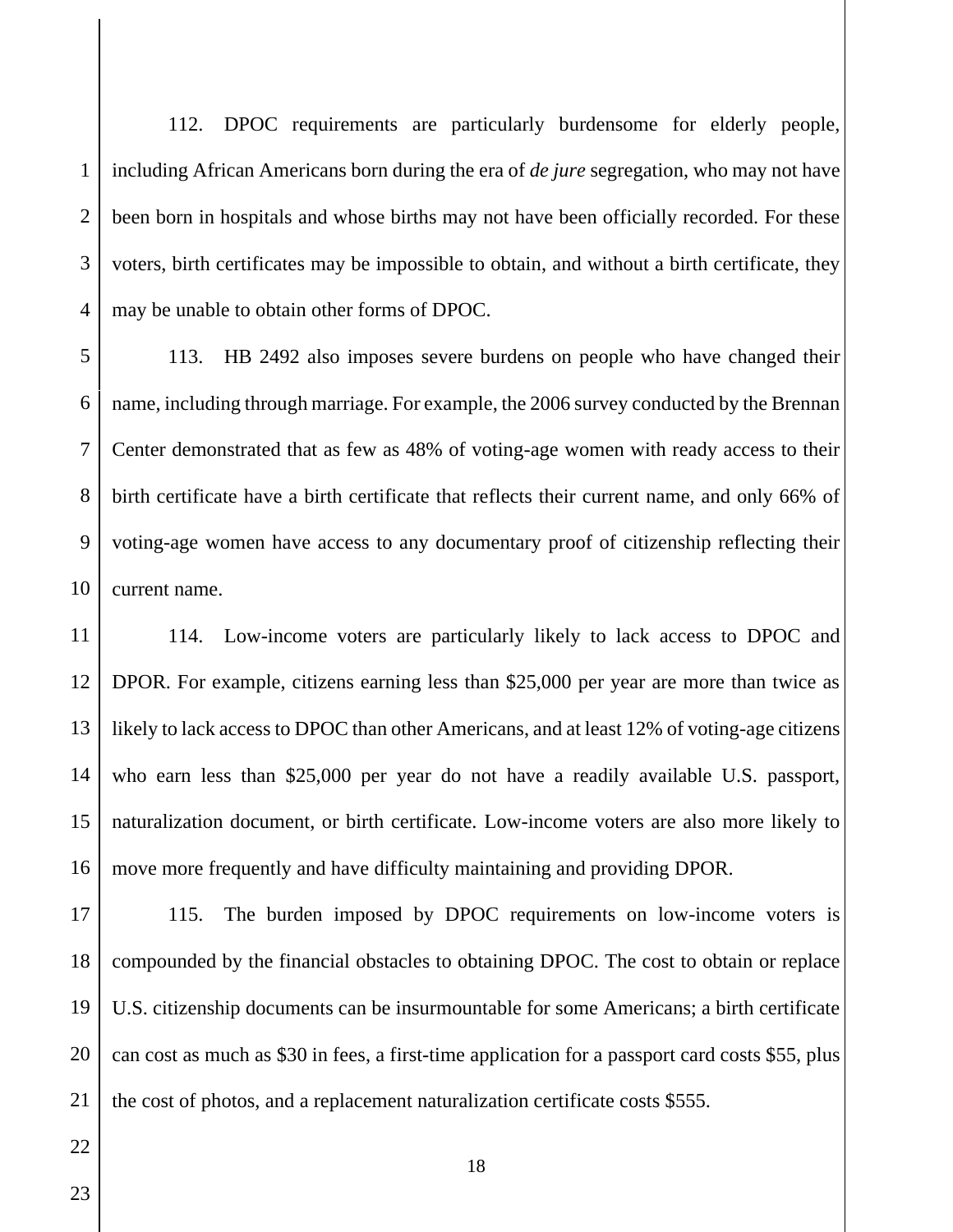1  $\mathcal{D}_{\mathcal{L}}$ 3 4 116. In addition to those fees, applicants for passports and birth certificates may need to obtain multiple additional documents to prove their U.S. citizenship or identity, which in turn require additional costs. In some instances, individuals must also bear the cost of traveling long distances, and taking off or losing hours at work, to obtain citizenship documents.

5 6 7 8 9 10 11 117. Obtaining U.S. citizenship documents also takes time. The U.S. State Department estimates a processing time of ten to twelve weeks for passports. Many states take several weeks to fulfill birth certificate requests. For example, a mailed request for a birth certificate takes ten to twelve weeks to complete in New York and eight to ten weeks in Georgia. Those timelines can be expedited but doing so requires payment of an additional fee or travel to the relevant state—cost-prohibitive options that are not feasible for individuals who are struggling to afford even the base fee to obtain a birth certificate.

12 13 14 118. According to the U.S. Census Bureau's American Community Survey, more than 3.2 million of Arizona's approximately 7.1 million residents were born in a State other than Arizona, and more than 428,000 are foreign-born naturalized citizens.

15 16 119. HB 2492's DPOC and DPOR requirements put significant strain on voter registration work by state agencies and nonprofit civic organizations.

17 18 19 20 120. Advocating for greater civic participation by conducting voter registration drives—activity the NVRA affirmatively encourages, *see* 52 U.S.C. § 20505(b)—is costly in time and resources, and HB 2492 makes Plaintiffs work more difficult and advocacy less effective.

- 21 22
- 23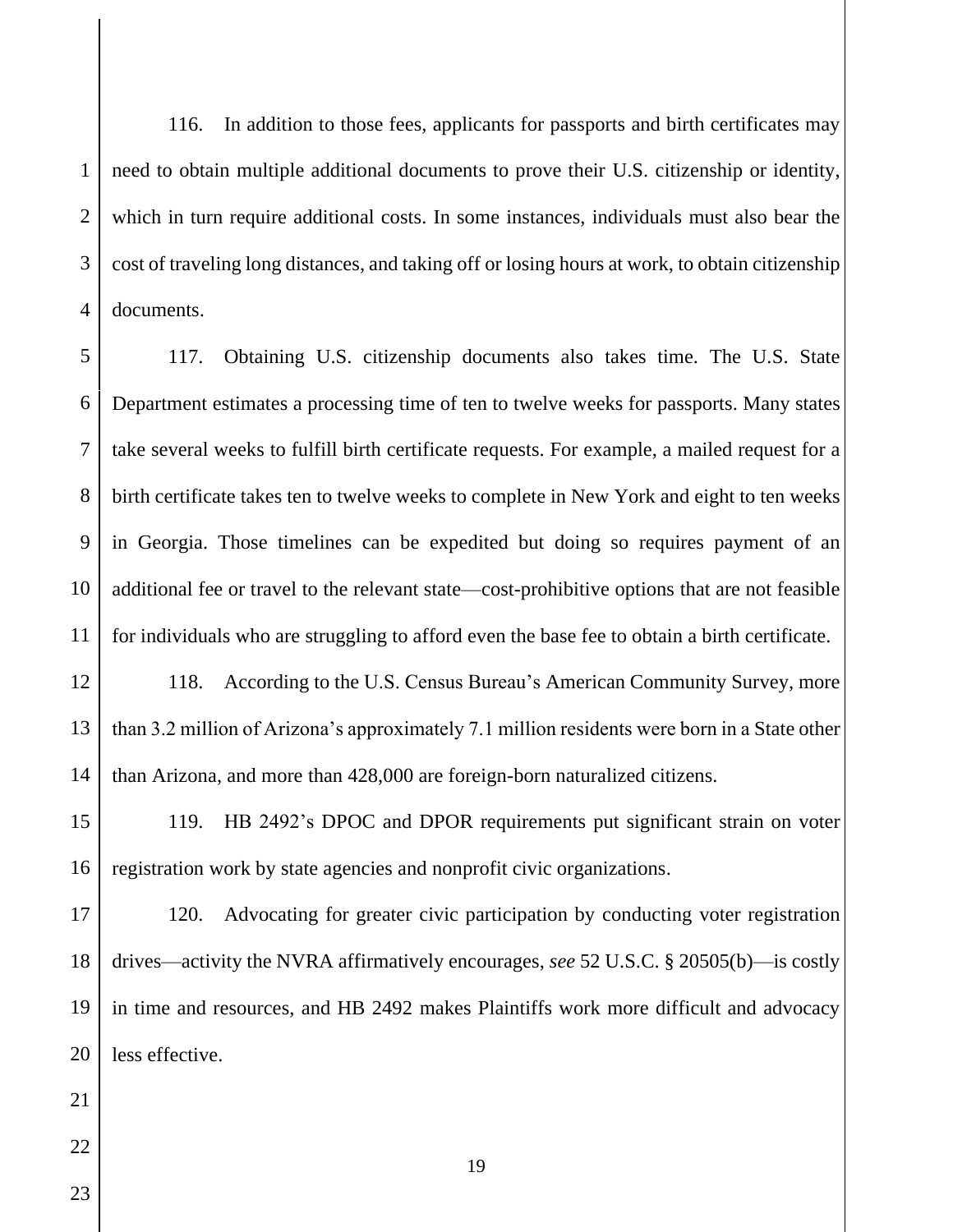1  $\mathcal{D}_{\mathcal{L}}$ 121. Even those eligible Arizonans who do have access to the specified documents establishing their U.S. citizenship or their current residence often do not carry them to locations where civic organizations conduct voter registration drives.

3 122. Civic organizations likewise cannot be expected to carry expensive equipment necessary to scan those documents and attach them to completed voter registration applications in order to serve their mission participating in the voter registration process.

#### **PARTIES**

#### *Plaintiffs*

9

4

5

6

7

8

#### **Living United for Change in Arizona**

10 11 12 123. Living United for Change in Arizona ("LUCHA") is a nonpartisan, nonprofit membership organization based in Arizona. It is led by community members fighting for social, racial, and economic justice.

13 14 15 124. HB 2492 will negatively affect LUCHA's more than 93,000 members, many of whom are people of color, low income, students, and/or elderly voters, and are therefore significantly more likely to lack requirement documentation under HB 2492.

16 17 18 125. LUCHA's membership also consists of naturalized U.S. citizens who will be targeted for specific classifications and disfavored treatment under the requirements and processes established in HB 2492.

19 20 21 126. In advance of the 2020 election, LUCHA organized both in-person and virtual voter registration drives and educated voters about important deadlines, how voters could exercise and protect their right to vote, and issues and candidates on the ballot.

23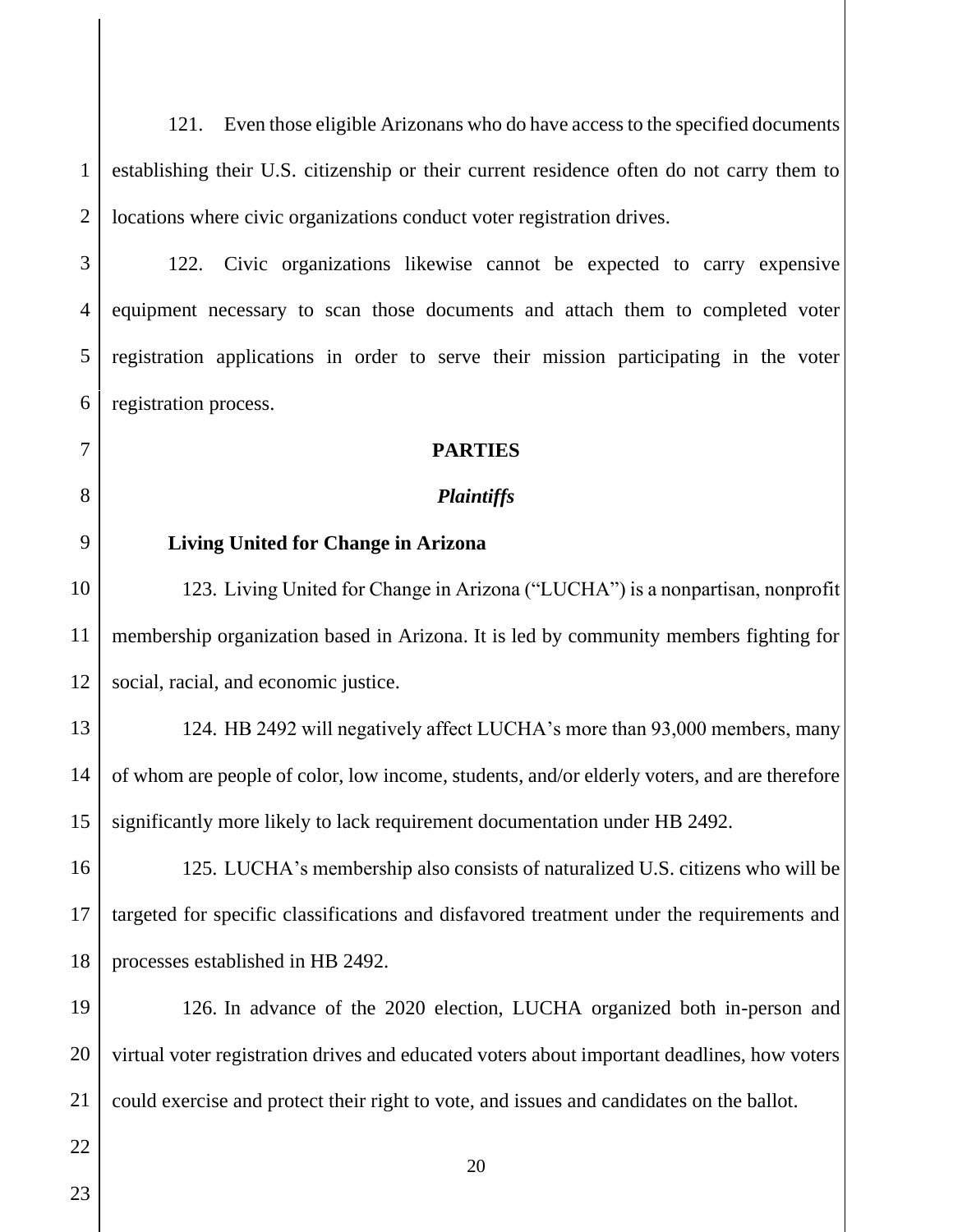1  $\mathfrak{D}$ 3 4 5 6 127. LUCHA plans to conduct the same voter registration and education activities for future elections. However, as a result of the requirements imposed by HB 2492, LUCHA must divert money, personnel, time, and resources away from other activities. Specifically, LUCHA must divert its scarce resources toward efforts to ensure that voters, particularly those who are low income, can navigate the DPOC, DPOR, and birthplace requirements mandated by HB 2492 and can obtain the necessary documentation to comply with the many changes in law.

7 8 9 10 11 12 128. LUCHA will spend more time training volunteers to educate voters about these new restrictions, create additional digital voter education campaigns to combat misinformation about these requirements, and conduct additional outreach to Spanishspeaking, tribal, and rural communities to ensure that these efforts are effective. These diversions will continue to occur until the 2022 election and beyond for as long as these requirements are in effect.

13 14 15 16 17 129. HB 2492's disparate treatment of otherwise eligible voters based on whether they list their birthplace and are able to provide DPOC and DPOR means that LUCHA's voter registration drive organizers must take additional time and training to inform voters of the many new changes in the law and the threats of criminal investigation and prosecution.

18 19

130. When one of LUCHA's members or assisted voters lack DPOC or DPOR, they will be ineligible to register and/or to vote under HB 2492's eligibility requirements.

20 21 131. LUCHA expects that many of its members and the community members that it seeks to register to vote will be intimidated and discouraged from registering to vote,

23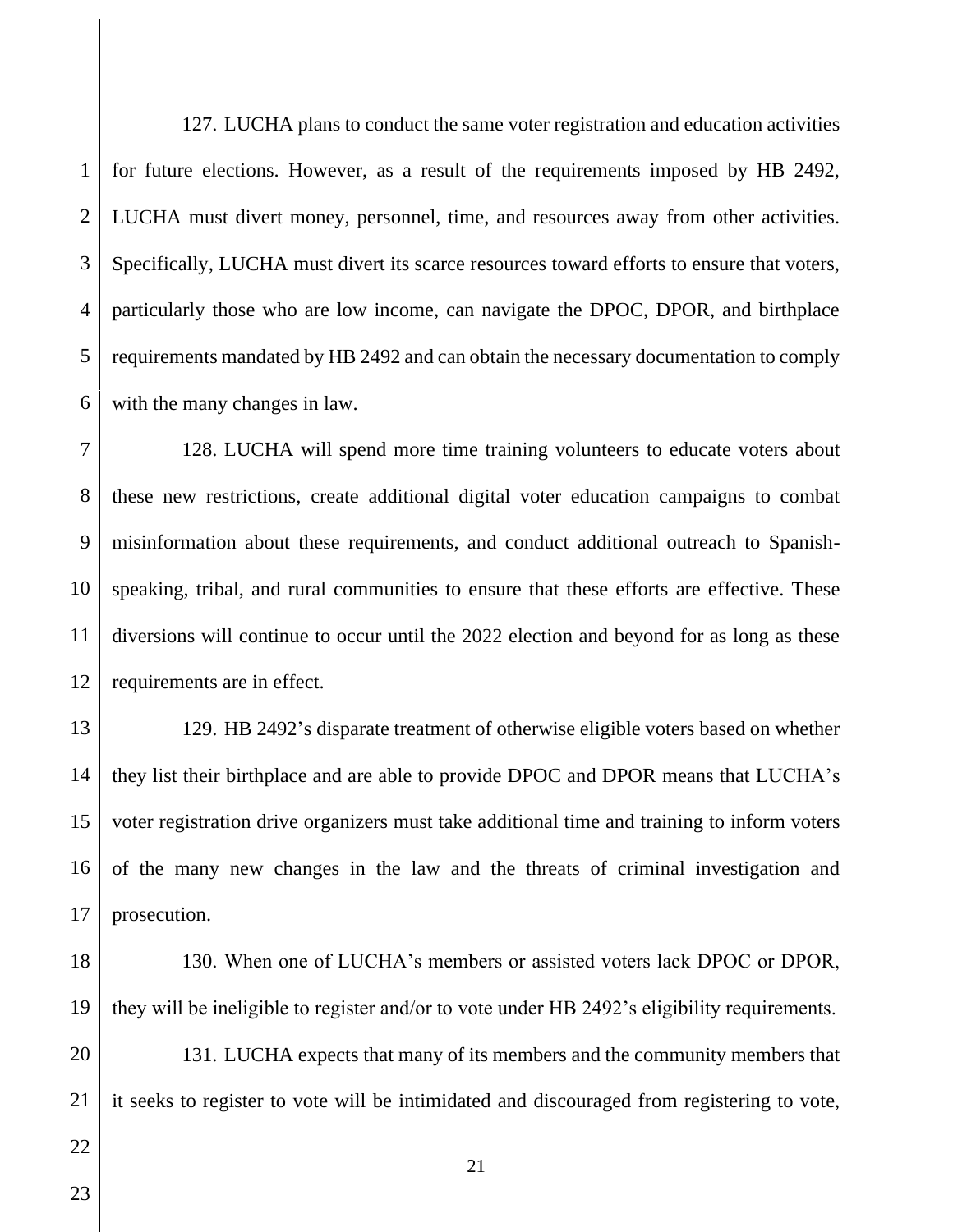even though they are eligible, because of the unconstitutional limits imposed on the exercise of their franchise by HB 2492's requirements.

1

132. Because LUCHA conducts voter registration drives at community events with the goal of completing voter registrations on-site, potential LUCHA members and voters who do not have Arizona drivers' licenses and/or do not have DPOC or DPOR with them cannot fully participate.

133. Even if applicants happen to have DPOC or DPOR at a LUCHA voter registration drive, LUCHA must now incur costs and addition burdens to purchase and maintain mobile scanning and printing equipment to facilitate voter registration applications that comply with HB 2492.

134. As a result of Defendant's enforcement of the unconstitutional and unlawful provisions of HB 2492, LUCHA will be overburdened and unable to conduct successful voter registration drives; LUCHA will be forced to dedicate more resources and time in order to register the same number of members and voters; LUCHA will incur costs to purchase and maintain equipment to ensure its voter registration advocacy complies with HB 2492; and fewer LUCHA members and the voters LUCHA reaches will be able to successfully register to vote and then cast a ballot in all elections for which they are eligible.

#### **League of United Latin American Citizens**

21 135. Plaintiff League of United Latin American Citizens (LULAC) is the Arizonabased branch of the nation's oldest and largest national Latino civil rights organization. LULAC is a nonpartisan, nonprofit membership organization with a presence in most of the fifty states, including Arizona. Founded in 1929, LULAC works to advance the

23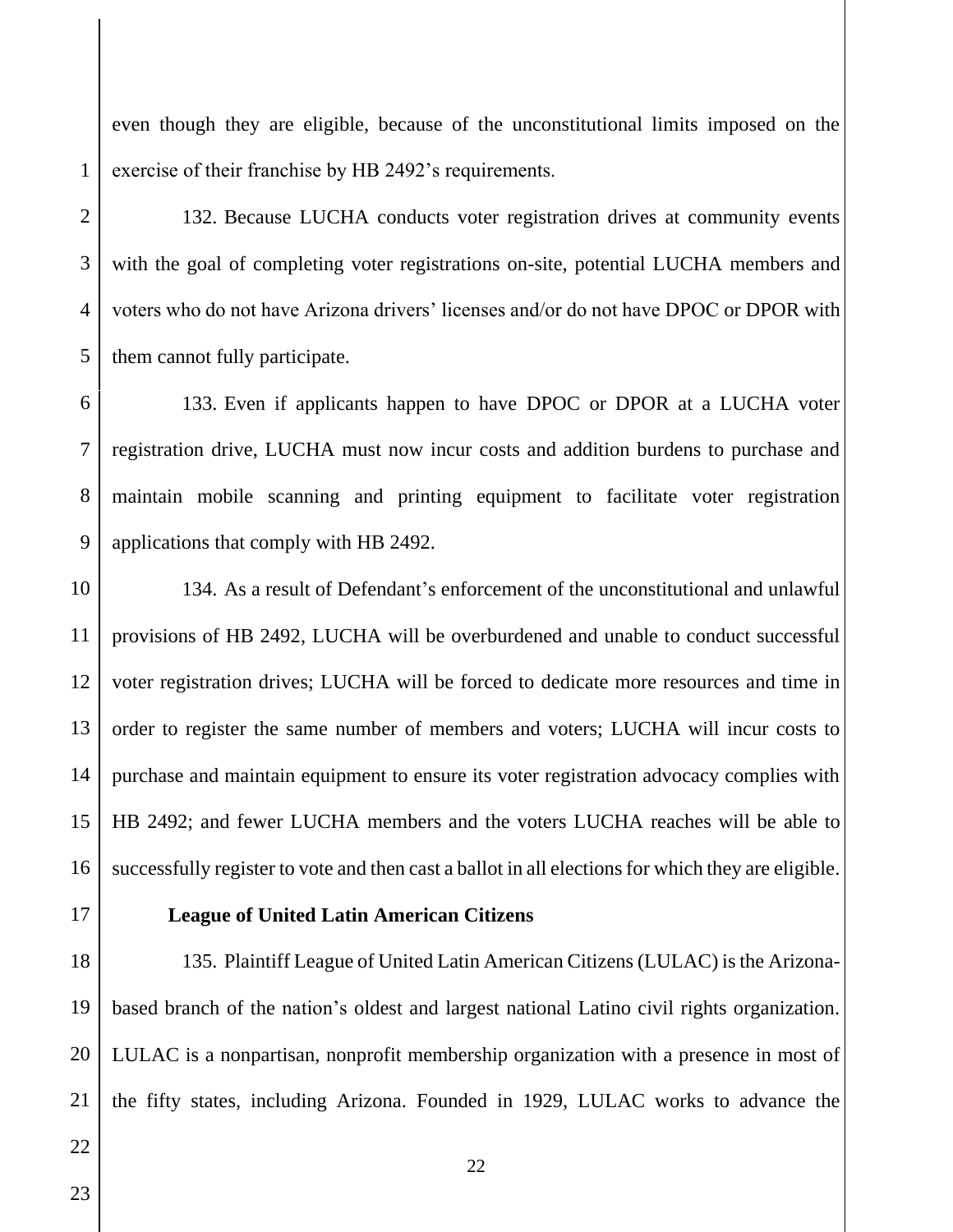economic condition, educational attainment, political influence, health and civil rights, including voting rights, of the Hispanic population of the United States.

 $\mathfrak{D}$ 3 4 136. LULAC members live across the State. LULAC has local councils throughout Arizona, including in Phoenix, San Luis, Tucson, Tempe, Yuma and other smaller communities.

137. LULAC's members in Arizona include naturalized U.S. citizens, lowincome voters, students, and voters who move frequently or have changed their name.

7 8 9 10 138. LULAC's members in Arizona are adversely affected by the undue burdens HB 2492's policies place on eligible Arizona citizens. Over 400,000 eligible Latino citizens in Arizona, or nearly half of eligible Latinos in Arizona, are not currently registered to vote.

11 12 13 139. Voter registration activity is key to LULAC's mission of increasing civic participation of its members and Arizona voters. LULAC has committed and continues to commit time and resources to voter registration drives in Arizona.

14 15 16 17 18 140. Due to HB 2492's burdensome and confusing restrictions on voting and registration eligibility and processes, LULAC will be forced to divert its resources from its other programs supporting its mission. HB 2492 will force LULAC to redirect scarce funding to help voters comply with its new requirements. These diversions will continue to occur until the 2022 election and beyond for as long as these requirements are in effect.

19 20 141. HB 2492's disparate treatment of otherwise eligible voters based on whether they list their birthplace and are able to provide DPOC and DPOR means that voter

23

21

1

5

6

23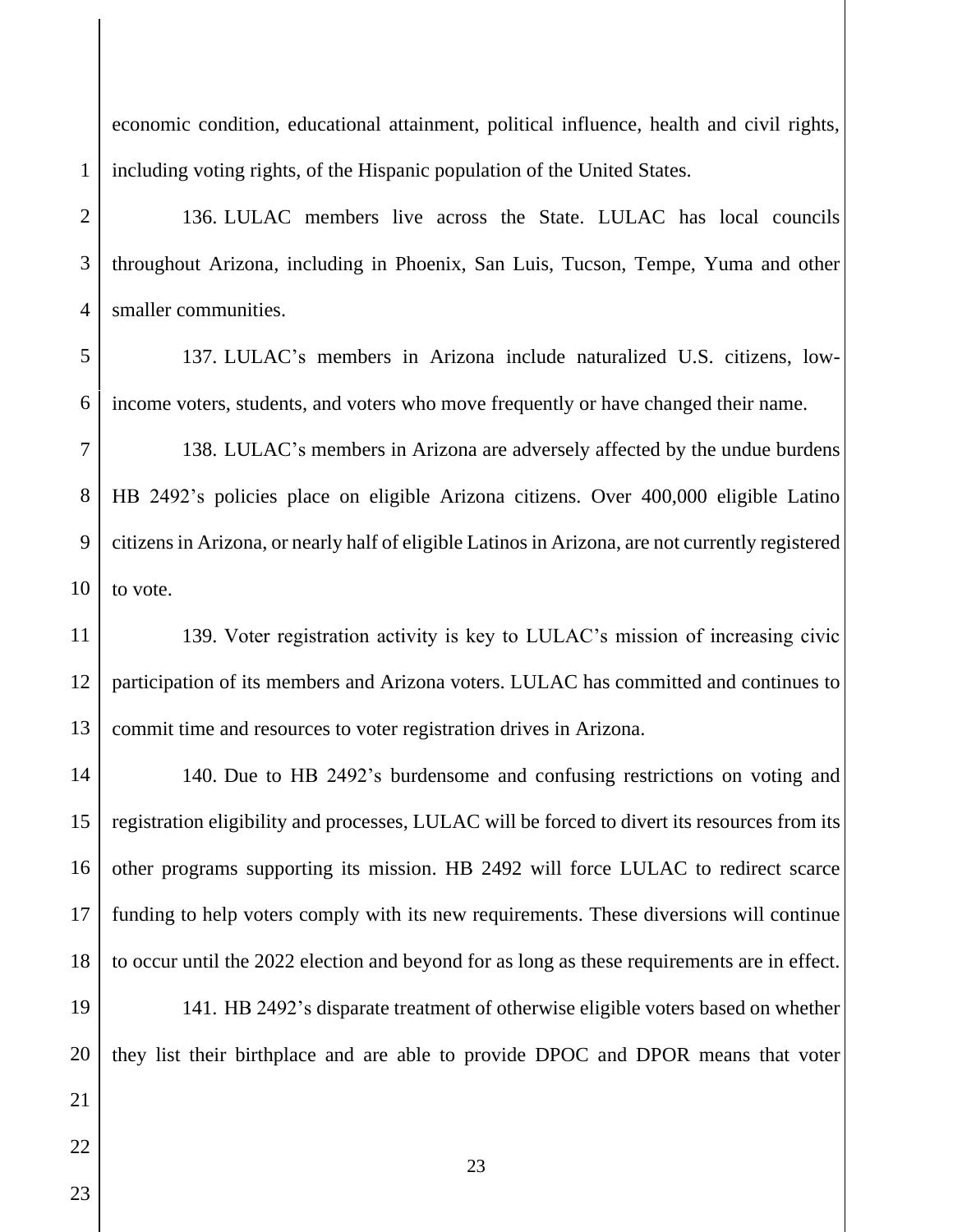registration drive organizers must inform voters of the many new changes in the law and the threats of criminal investigation and prosecution.

 $\mathfrak{D}$ 

3

4

1

142. When one of LULAC's members or assisted voters in Arizona lack DPOC or DPOR, they will be denied the right to register and the right to vote under HB 2492's eligibility requirements.

5 6 7 8 143. LULAC expects that many of its members and the community members that it seeks to register to vote will be intimidated and discouraged from registering to vote, even though they are eligible, because of the unconstitutional limits imposed on the exercise of their franchise by HB 2492's new requirements.

9 10 11 144. Since LULAC conducts voter registration drives on-site in communities with the goal of completing voter registrations on-site, potential voters who do not have Arizona drivers' licenses and/or do not have DPOC or DPOR with them cannot fully participate.

12 145. Even if applicants happen to have DPOC or DPOR at a LULAC voter registration drive, LULAC must now incur costs and addition burdens to purchase and maintain mobile scanning and printing equipment to facilitate voter registration applications that comply with HB 2492.

18 19 20 146. As a result of Defendant's enforcement of the unconstitutional and unlawful provisions of HB 2492, LULAC will be overburdened and unable to conduct successful voter registration drives; LULAC must dedicate and divert more resources and time in order to register the same number of members and voters; LULAC will incur costs to purchase and maintain equipment to ensure its voter registration advocacy complies with

23

21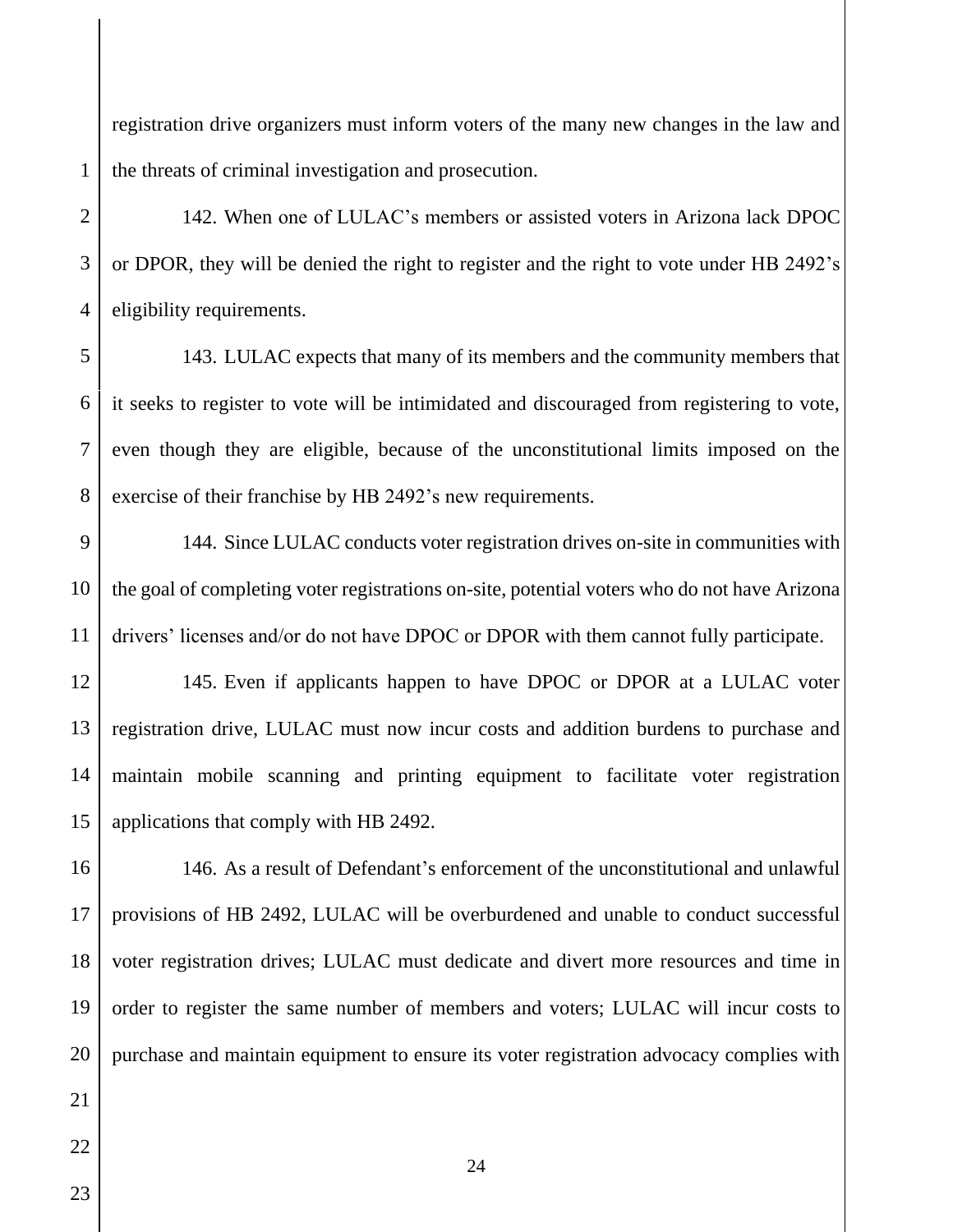HB 2492; and fewer LULAC members and the voters LULAC will be able to successfully register to vote and then cast a ballot in all elections for which they are eligible.

#### **Arizona Students' Association**

3 4 5 6 7 8 9 10 147. Plaintiff Arizona Students' Association ("ASA") is a nonpartisan, nonprofit membership organization based in Arizona. ASA is student led and represents the collective interest of the over 140,000 university students and over 400,000 community college students in Arizona. The organization advocates at the local, state, and national levels for the interests of students. As a part of its mission, ASA encourages students throughout Arizona to register to vote through voter registration activity. ASA has committed and continues to commit time and personnel to voter registration drives in Arizona.

11 12 13 14 15 16 17 148. ASA's members, students of numerous backgrounds throughout Arizona, are acutely harmed by the undue burdens HB 2492's requirements place on eligible Arizona citizens. Many students are young adults who are just becoming eligible to vote and therefore must register for the first time. Students in Arizona living on campuses often do not have easy access to their birth certificates or other underlying citizenship documentation. Students in Arizona move frequently and have less access to documents proving their place of residence.

18 19 20 149. Many students eligible to vote in Arizona have out-of-state driver's licenses that do not meet the statutory DPOC and DPOR requirements. Many other students cannot afford to pay for state IDs or driver's licenses.

23

21

22

1

 $\mathfrak{D}$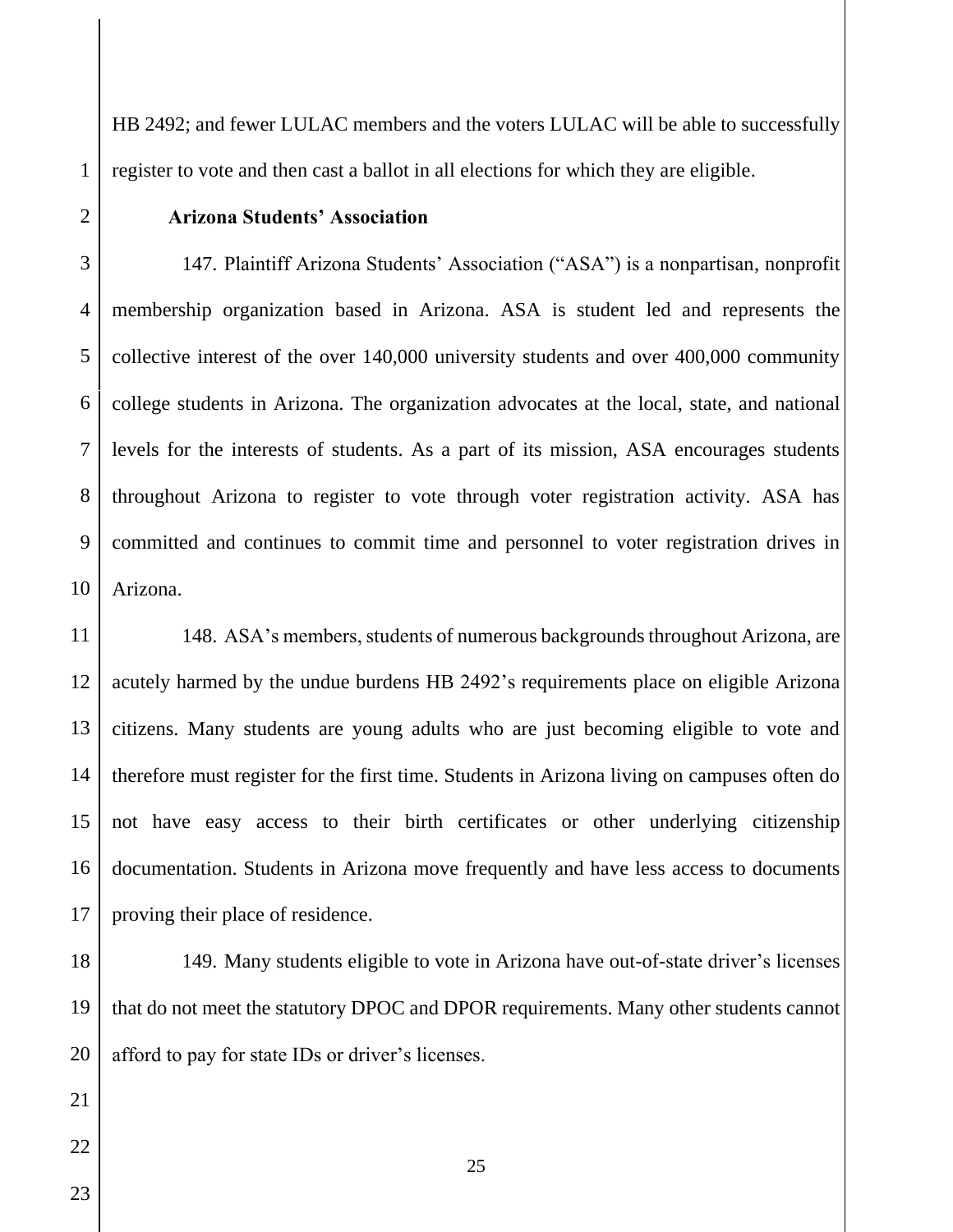1  $\mathcal{D}_{\mathcal{L}}$ 3 4 150. ASA has regularly conducted and will continue to conduct voter registration drives in Arizona as a core part of ASA's mission. These voter registration drives focus on registering students, many of whom are first time voters and unfamiliar with the voter registration system. ASA conducts its voter registration drives on school sites throughout Arizona.

5 6 7 8 9 10 11 12 151. Due to HB 2492's burdensome and confusing restrictions on voting and registration eligibility and processes, ASA will be forced to divert its resources from its other programs supporting its mission. HB 2492 will force ASA to redirect scarce funding to purchase additional equipment and educational materials to help voters comply with the new voting and registration scheme, and to commit further staff and volunteer time and training to help guide voters through the additional requirements. These diversions will continue to occur until the 2022 election and beyond for as long as these requirements are in effect.

13 14 15 16 152. HB 2492's disparate treatment of otherwise eligible voters based on whether they list their birthplace and are able to provide DPOC and DPOR means that voter registration drive organizers must inform voters of the many new changes in the law and the threats of criminal investigation and prosecution.

17 18 153. When one of ASA's members or assisted voters lack DPOC or DPOR, they will be ineligible to register and to vote under HB 2492's eligibility requirements.

19 20 154. ASA expects that many of its members and the community members that it seeks to register to vote will be intimidated and discouraged from registering to vote, even

26

23

21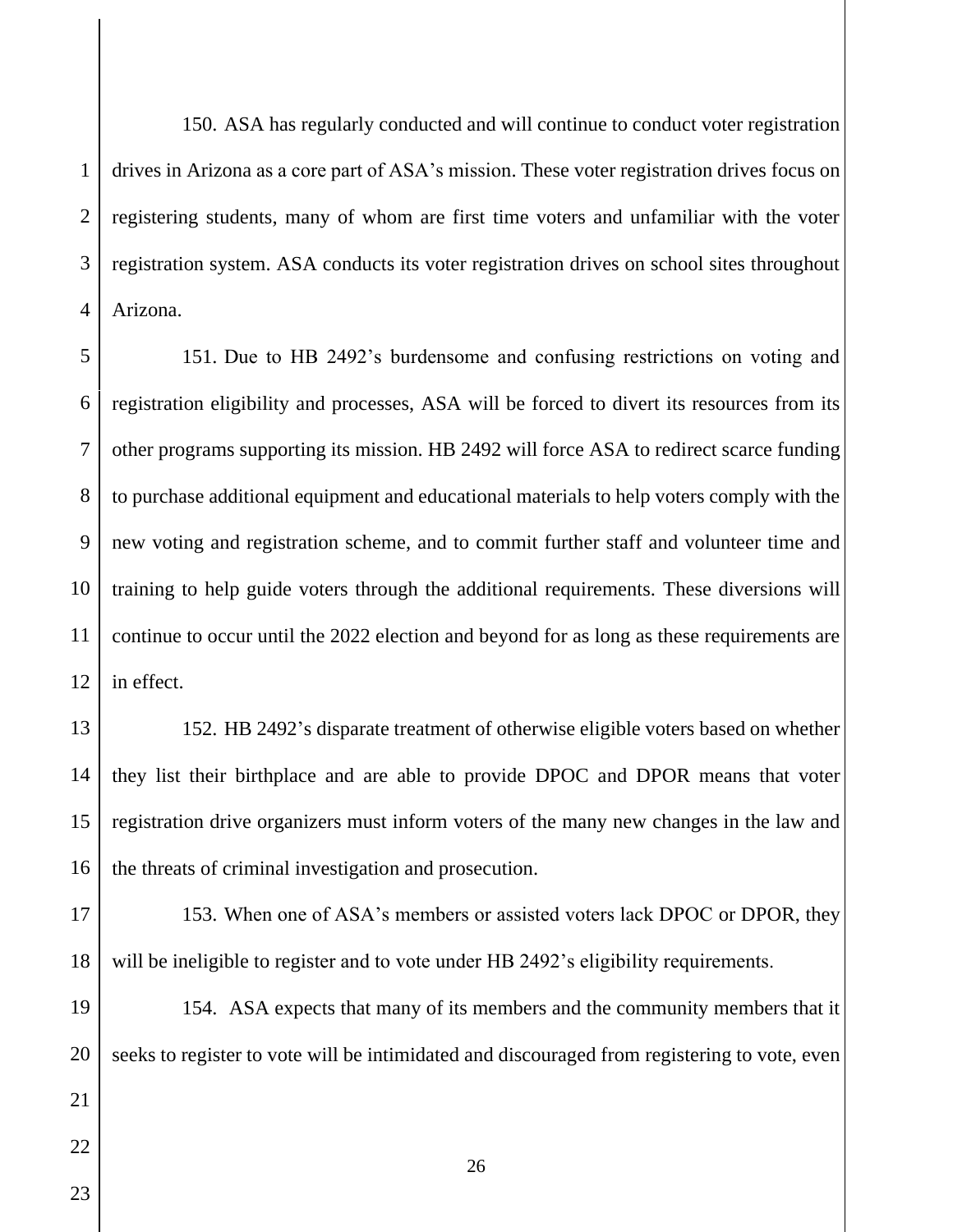though they are eligible, because of the unconstitutional limits imposed on the exercise of their franchise by HB 2492's requirements.

# $\mathfrak{D}$

5

1

3 4 155. Because ASA conducts voter registration drives at schools with the goal of completing voter registrations on-site, potential ASA members and voters who do not have Arizona drivers' licenses and/or do not have DPOC or DPOR with them cannot fully participate.

6 7 8 9 156. Even if applicants happen to have DPOC or DPOR at an ASA voter registration drive, ASA must now incur costs and addition burdens to purchase and maintain mobile scanning and printing equipment to facilitate voter registration applications that comply with HB 2492.

10 11 12 13 14 15 16 157. As a result of Defendant's enforcement of the unconstitutional and unlawful provisions of HB 2492, ASA will be overburdened and unable to conduct successful voter registration drives; ASA will be forced to dedicate more resources and time in order to register the same number of members and voters; ASA will incur costs to purchase and maintain equipment to ensure its voter registration advocacy complies with HB 2492; and fewer ASA members and the voters ASA reaches will be able to successfully register to vote and then cast a ballot in all elections for which they are eligible.

17

### **ADRC Action**

18 19 20 21 158. ADRC Action is a nonpartisan, nonprofit organization based in Arizona. It is dedicated to empowering community members and encouraging civic participation. ADRC Action advocates for equitable representation for all Arizonans and works closely with community leaders to protect our democracy and is committed to dismantling

- 22
- 23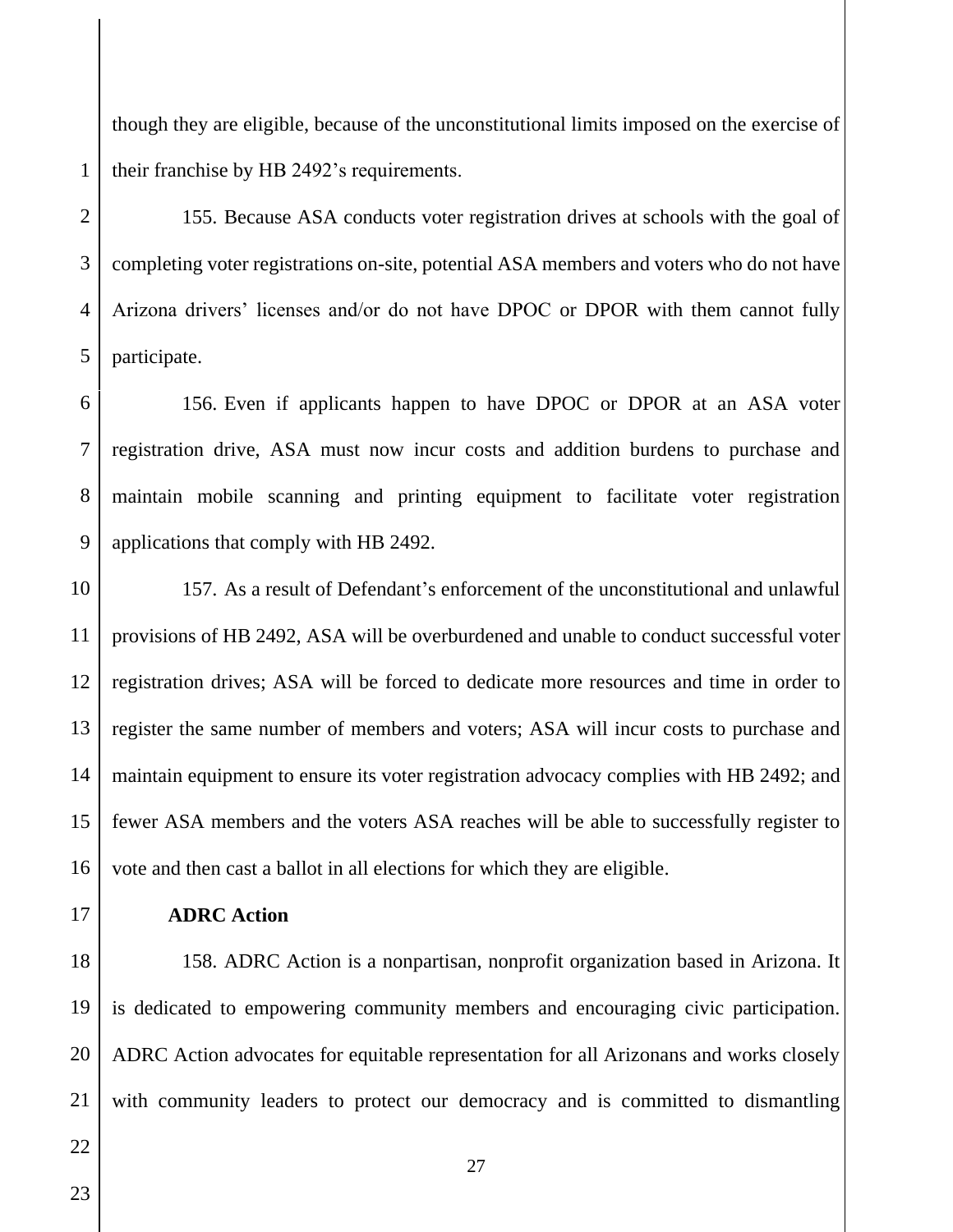structural barriers to democratic participation, supporting community self-determination,

1 and investing in local leadership.

28  $\mathfrak{D}$ 3 4 5 6 7 8 9 10 11 12 13 14 15 16 17 18 19 20 21 22 23 159. ADRC Action is the sponsor of the Arizona ballot measure committee Arizonans for Free and Fair Elections (ADRC Action). This ballot measure committee is circulating petition I-16-2022, which Restores permanent early voting list. Provides same-day, automatic, and online voter registration. Makes voting easier for disabled people. Reduces cancelation causes for voter registration. Ensures voters can vote in any in-county precinct Expands polling places on Indian lands, voter registration, early voting, mail voting, early voting sites, and voting rights for some under guardianship. Allows entrusting another person to return one's voted early ballot. Specifies process for correcting signature problems on early voting envelopes. Allows Clean Elections grants for election administration. Specifies sufficient requirements for voter registration, identification, and early voting. Safeguards against registering ineligible people to vote. Allows providing refreshments to waiting voters. Restricts gifts from lobbyists, reduces privately funded candidates' contribution limits, and increases funds available to Clean Elections candidates. Requires clear explanation of statewide ballot measures. Limits judicial review of initiative and referendum petitions and protects signatures from elimination based on: county of the signer; another writing signers name, address or date; circulators failure to respond to a subpoena or strictly comply with technical requirements. Enhances ballot privacy. Restricts reviews and subpoenas concerning ballots and election material. Stabilizes presidential election process. Creates voluntary tax checkoff. Increases lobbyist registration fees and corporate minimum tax for some. Initiative, Referendum and Recall Applications, Overview I-16-2022, *available at*  https://apps.arizona.vote/info/irr/2022-general-election/33/0. 160. ADRC Action supports voter registration activities in the State of Arizona. As a result of Defendant's enforcement of the unconstitutional and unlawful provisions of HB 2492, will be forced to divert its resources from its other programs supporting its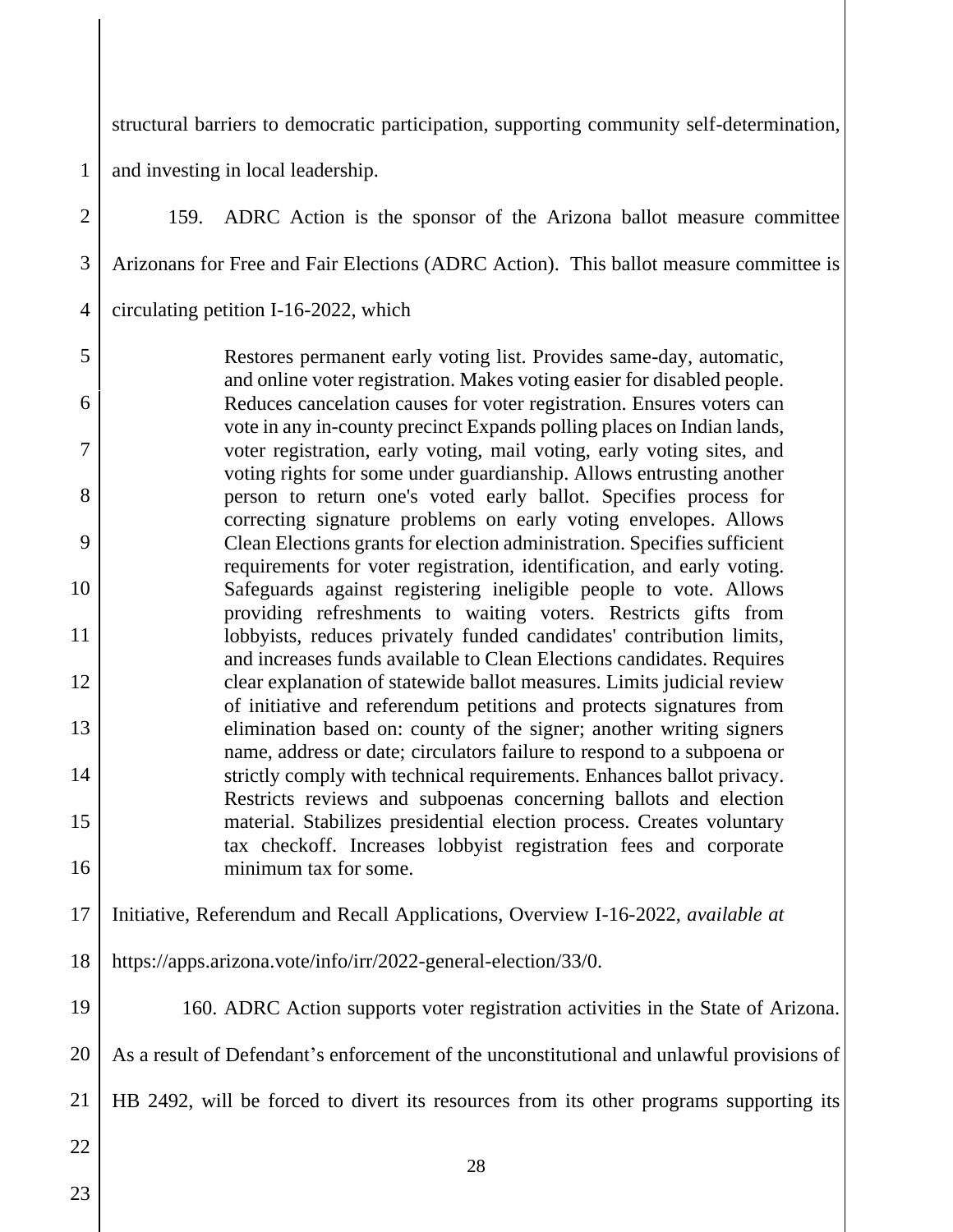mission. HB 2492 will force ADRC Action to redirect scarce funding to help voters comply with the new voting and registration scheme, and to commit further staff and volunteer time and training to help guide voters through the additional requirements. These diversions will continue to occur until the 2022 election and beyond for as long as these requirements are in effect.

#### *Defendant*

6 7 161. Defendant Katie Hobbs is the Arizona Secretary of State, a statewide elected public officer, and is named in her official capacity.

8 9 10 11 12 13 14 15 16 162. The Secretary of State serves as the Chief Election Officer for Arizona. Ariz. Rev. Stat. § 16-142. The Secretary of State is the public officer responsible for supervising voter registration throughout the state and providing binding regulations and guidelines for voter registration. *Id*.; *see also Arizona Democratic Party v. Reagan*, No. CV-16-03618, 2016 WL 6523427 at \*6 (D. Ariz. Nov. 3, 2016) ("The Secretary has the authority to promulgate rules and procedures for elections, such as voter registration, which encompasses determining voter registration deadlines. . . . Any person who does not abide by the Secretary's rules is subject to criminal penalties."). She is sued in her official capacity.

## **Count 1: Undue Burden on the Right to Vote, First and Fourteenth Amendment (42 U.S.C. § 1983)**

**CLAIMS**

163. Plaintiffs restate and incorporate by reference all allegations above as though fully set forth in this paragraph.

23

22

17

18

19

20

21

1

 $\mathcal{D}_{\mathcal{L}}$ 

3

4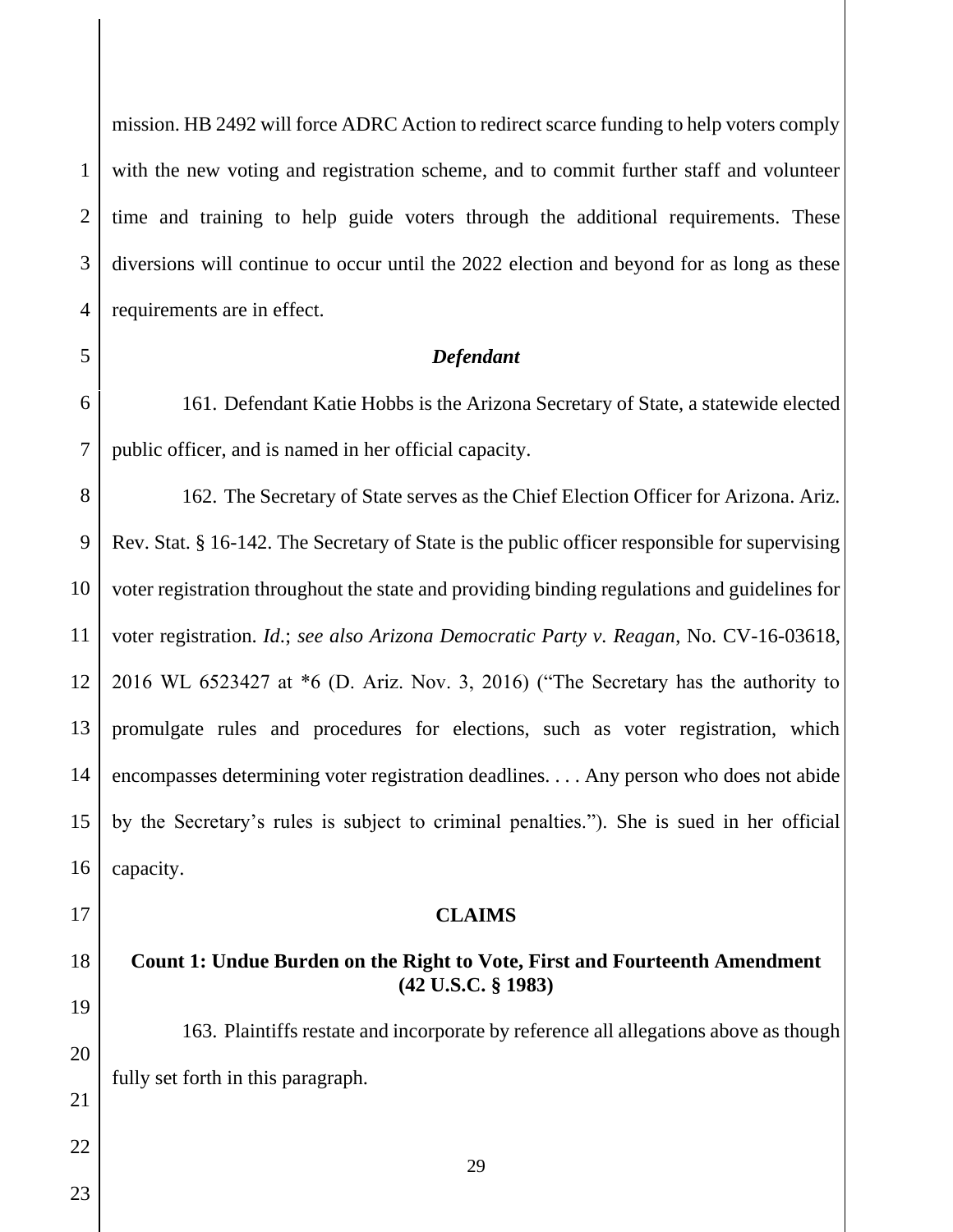1  $\mathcal{D}_{\mathcal{L}}$ 3 4 5 6 7 164. "There is no right more basic in our democracy than the right to participate in electing our political leaders." *McCutcheon v. FEC*, 572 U.S. 185, 191 (2014). The Supreme Court has recognized that "voting is of the most fundamental significance under our constitutional structure" and the right to an effective vote is protected by the First Amendment and the Equal Protection Clause of the Fourteenth Amendment. *See Burdick v. Takushi*, 504 U.S. 428, 433-44 (1992). Indeed, the right to vote is the "fundamental political right . . . preservative of all rights." *Reynolds v. Sims*, 377 U.S. 533, 562 (1964) (quoting *Yick Wo v. Hopkins*, 118 U.S. 356, 370 (1886)).

8 9 10 11 12 13 14 15 165. Further, voting and participation in the electoral process is a form of speech and expression. It is the ultimate form of political speech and association and is entitled to First Amendment protection. *See Arizona Libertarian Party v. Reagan*, 798 F.3d 723, 728- 29 (9th Cir. 2015) ("Restrictions on voting can burden equal protection rights as well as interwoven strands of liberty protected by the First and Fourteenth Amendments—namely, the right of individuals to associate for the advancement of political beliefs, and the right of qualified voters, regardless of their political persuasion, to cast their votes effectively.") (internal citations and quotations omitted).

16 17 18 19 20 166. When analyzing the constitutionality of a restriction on voting, the Court "must weigh 'the character and magnitude of the asserted injury to the rights protected by the First and Fourteenth Amendments that the plaintiff seeks to vindicate' against 'the precise interests put forward by the State as justifications for the burden imposed by its rule,' taking into consideration 'the extent to which those interests make it necessary to

23

22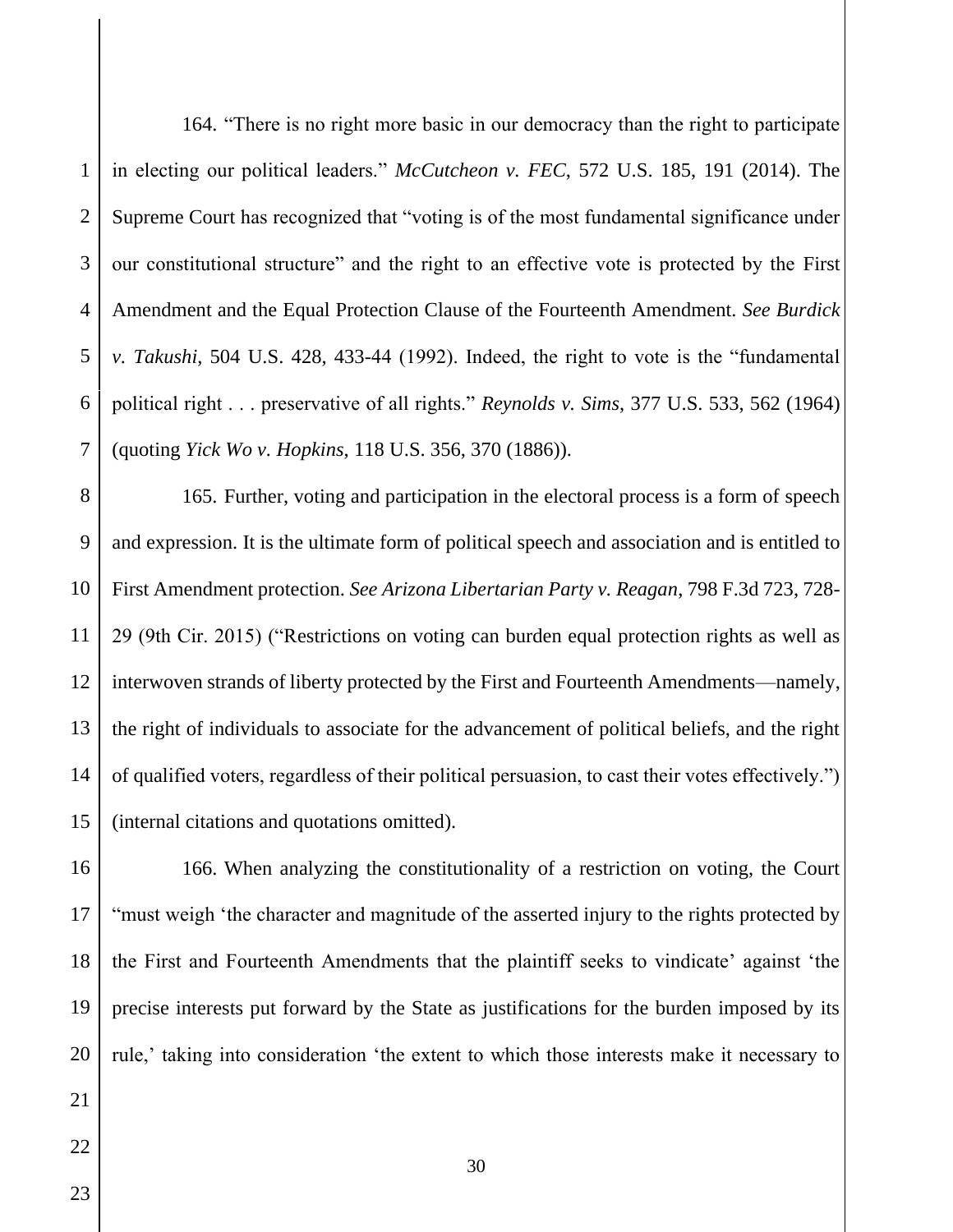burden the plaintiff's rights.'" *Burdick*, 504 U.S. at 434 (quoting *Anderson v. Celebrezze*, 460 U.S. 780, 789 (1983)).

 $\mathfrak{D}$ 3 4

1

167. HB 2492's requirements, together and individually, impose severe and undue burdens on eligible Arizonans' right to vote in violation of the Equal Protection Clause of the Fourteenth Amendment and the First Amendment.

5 6 168. HB 2492 conditions the right to register and to vote on what type of registration form—the State Form or the Federal Form—an eligible voter happens to use.

7 8 9 169. HB 2492 conditions the right to register on a voter's willingness to disclose her place of birth, an immaterial requirement that will intimidate naturalized citizen voters from registering to vote.

10 11 12 13 170. HB 2492 further conditions voters' eligibility to exercise their right to register and their right to vote on whether the voter can access, copy, and submit documentary proof of residence and of citizenship during the registration and/or voting stages.

14 15 16 171. HB 2492 prohibits a class of eligible, registered voters on the Federal Only Voter List from voting using any method other than in-person on election day, and bars that class of voters from voting in presidential election altogether.

17 18 172. HB 2492 also subjects voters to rejection of their voter registration applications altogether based on faulty and stale data on U.S. citizenship.

19 20 21 173. HB 2492 further subjects voters to harassing and intimidating investigation and prosecution based on faulty and stale data on citizenship, disincentivizing eligible Arizonans from registering to vote.

23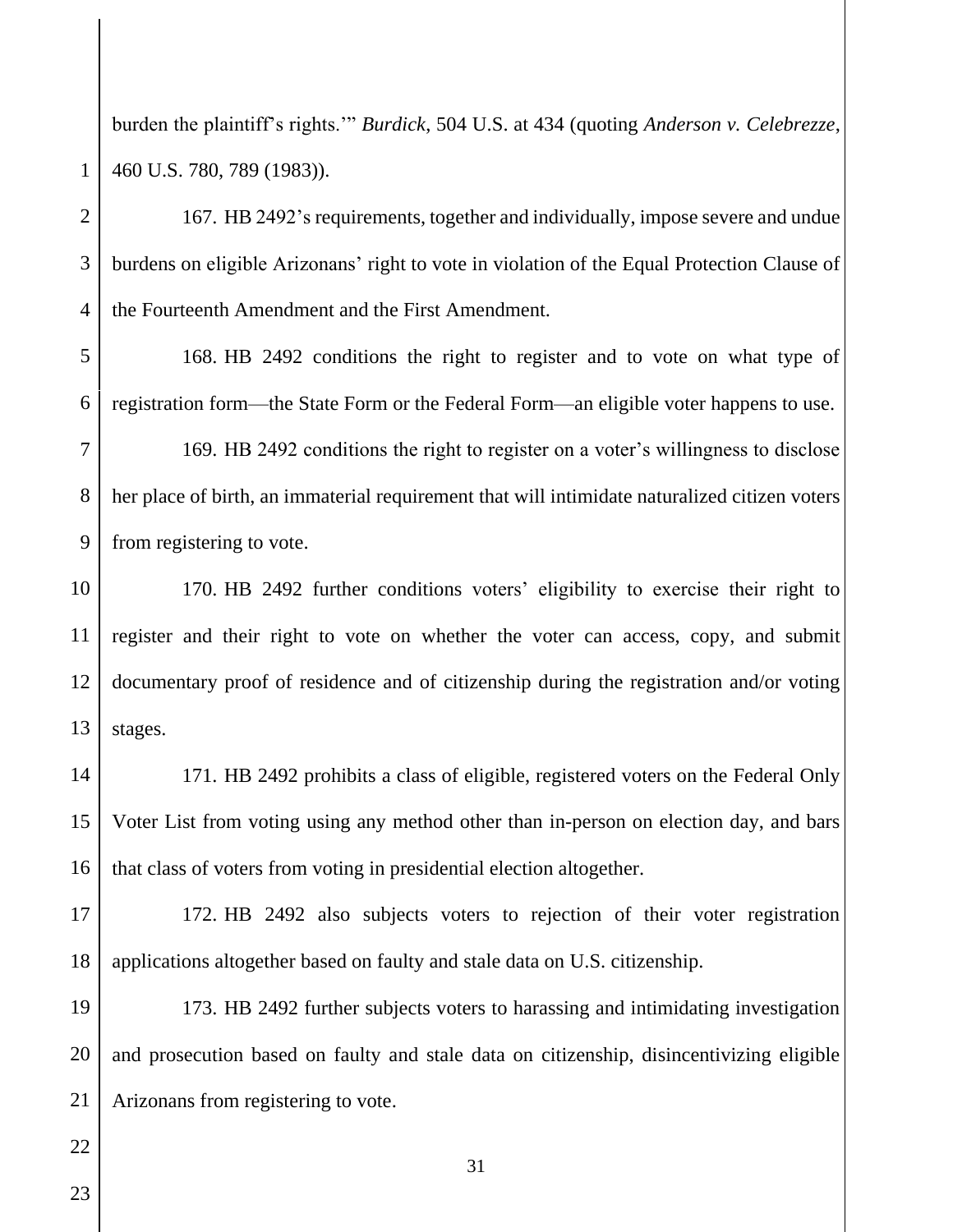1  $\mathcal{D}_{\mathcal{L}}$ 3 4 5 174. HB 2492's stringent restrictions are severe. Indeed, at numerous stages they result in the complete denial of eligible voters' right to register and to vote. *See Dudum v. Arntz*, 640 F.3d 1098, 1108 (9th Cir. 2011) (citing *Ayers-Schaffner v. DiStefano*, 37 F.3d 726 (1st Cir. 1994)) (recognizing that a state policy in which "otherwise eligible voters were not allowed to vote in a determinative election" constitutes a "severe burden on the excluded voters' right to vote").

6 7 8 9 10 175. Further, HB 2492's restrictive and undue requirements on registering and voting disproportionately impose more significant burdens on certain categories of voters– –for example, naturalized U.S. citizens, Tribal members, college and university students, low-income voters, elderly voters, racial and ethnic minorities, voters who frequently move, and voters who have changed their legal name, such as married women.

11 12 13 14 176. The challenged HB 2492 provisions are subject to strict or heightened scrutiny because they impose severe and disparate burdens on the right to vote, in some instances requiring complete denial of the right to vote for eligible and registered Arizona voters.

15 16 17 18 177. The challenged HB 2492 provisions do not advance any legitimate regulatory interest. They serve little purpose other than to prevent qualified Arizona citizens from voting in eligible elections and to deter civic organizations from conducting voter registration drives.

19 20 21 178. The State's purported goal of increasing the public's confidence in elections are at best pretextual, and these restrictions are more likely to undermine than reinforce confidence in Arizona's elections.

23

22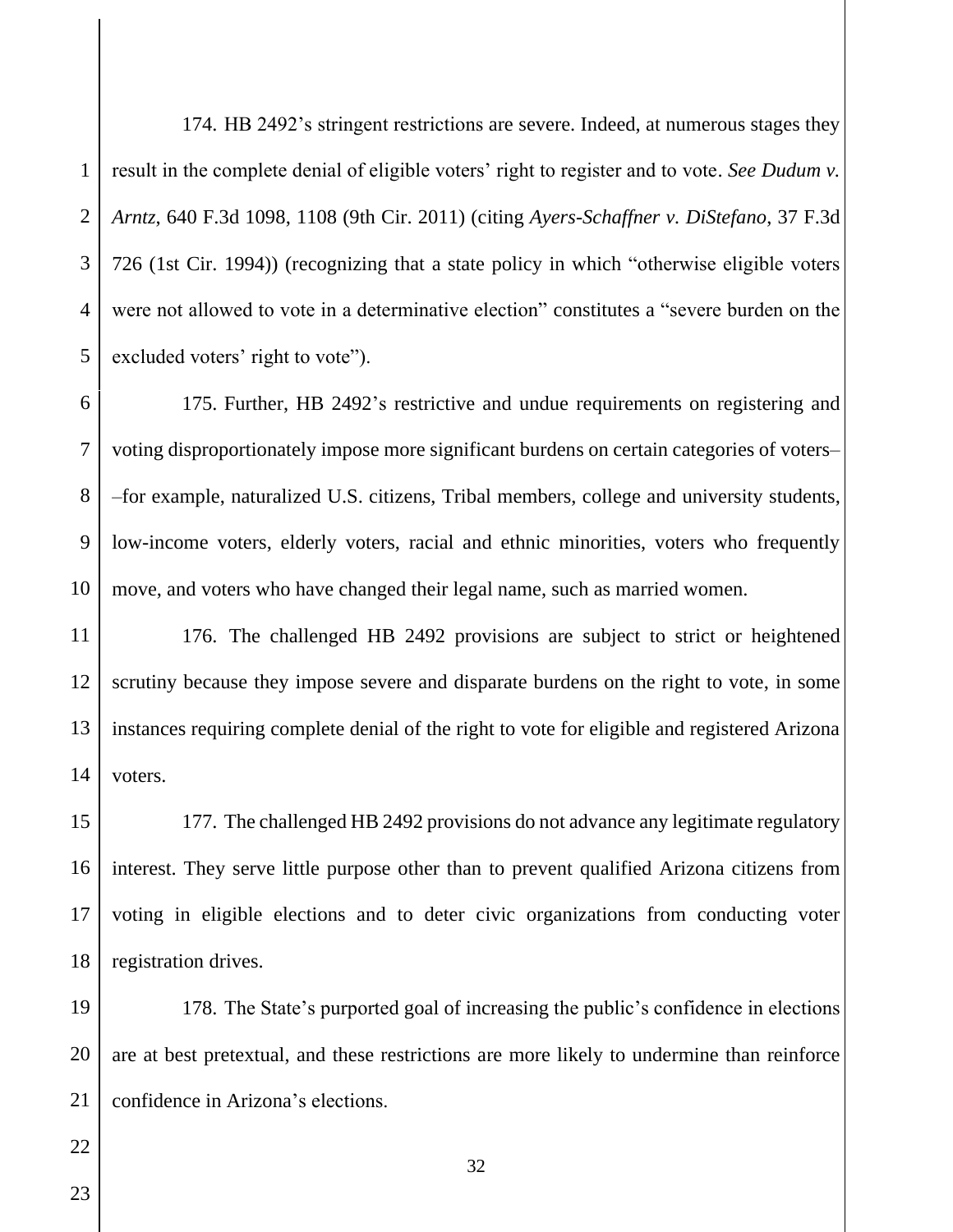1 179. Regardless, furthering those interests does not necessitate burdening Plaintiffs' right to vote in this severe and disparate manner.

 $\mathfrak{D}$ 3 4 180. HB 2492's requirements cannot withstand even rational basis review, much less the strict or heightened scrutiny applied prevent severe and undue burdens on the right to vote.

#### **Count 2: National Origin Discrimination, Fourteenth Amendment (42 U.S.C. § 1983)**

181. Plaintiffs restate and incorporate by reference all allegations above as though fully set forth in this paragraph.

182. HB 2492 discriminates between Arizona citizens based on their national origin by imposing disparate requirements and policies affecting naturalized U.S. citizens, in violation of the Equal Protection Clause. *Hernandez v. Texas*, 347 U.S. 475, 482 (1954). Such classifications based on national origin are inherently suspect and subject to strict scrutiny. *Graham v. Richardson*, 403 U.S. 365, 371-72 (1971).

183. HB 2492 classifies and subjects naturalized U.S. citizens to disfavored treatment by imposing more burdensome registration and voting requirements, requiring attestation of their place of birth to register, and subjecting them to wrongful and harassing criminal investigations and prosecutions.

184. HB 2492's discriminatory classifications fail strict scrutiny, or any lesser level of review.

185. The challenged HB 2492 provisions are not narrowly tailored to serve any compelling state interest. HB 2492's provisions do not advance any legitimate regulatory

5

6

7

8

9

10

11

12

13

14

15

16

17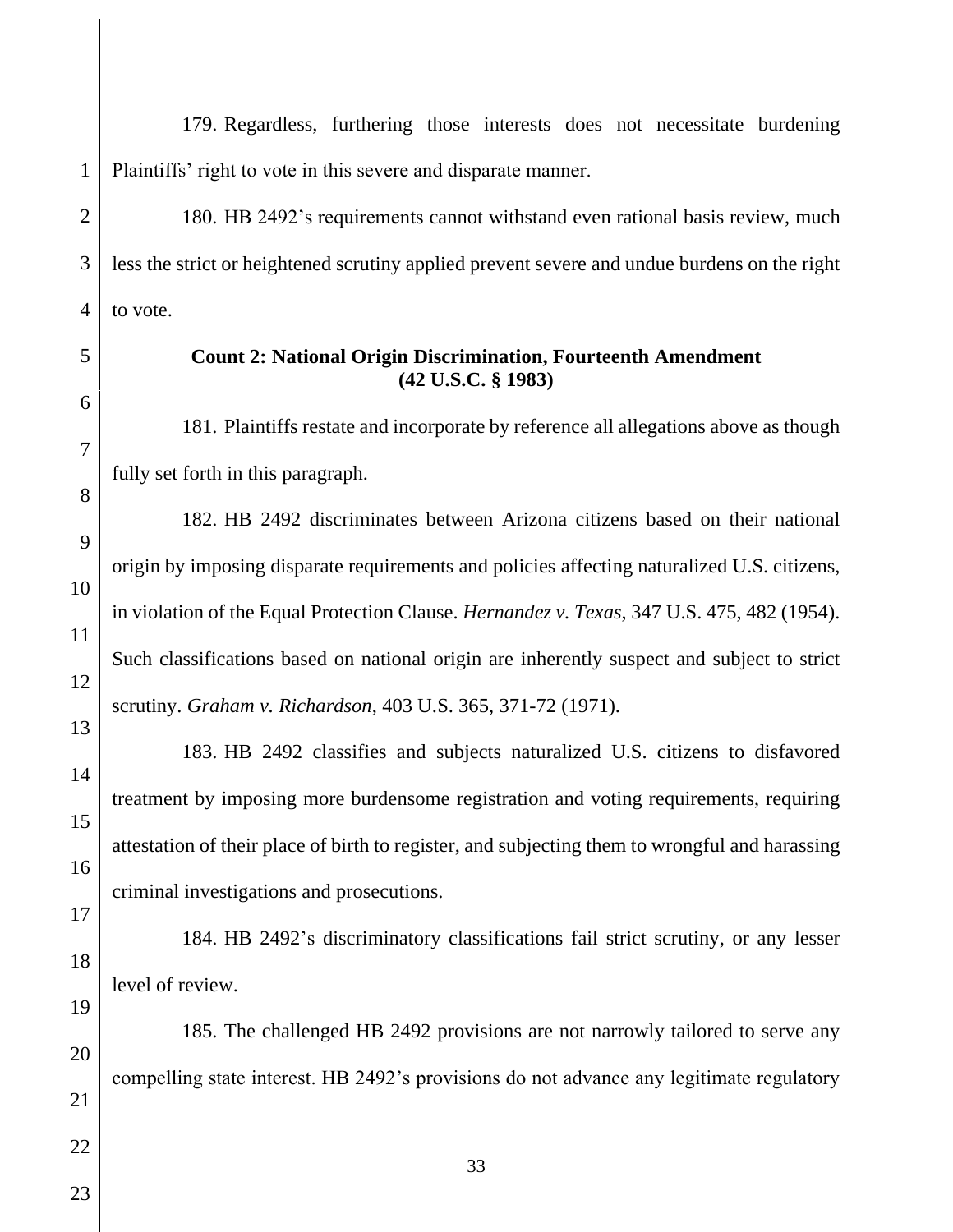disfavored treatment and prevent naturalized Arizona citizens from voting.

1

 $\mathfrak{D}$ 

3

4

186. The State's purported goal to increase the public's confidence in Arizona's elections is at best pretextual, and HB 2492's discriminatory restrictions are more likely to undermine than reinforce confidence in Arizona's elections.

interest and serve little purpose other than to subject naturalized U.S. citizen voters to

5 6 7 187. HB 2492's requirements cannot withstand even rational basis review, much less the heightened scrutiny applied to discriminatory classifications and restrictions on the right to vote.

# 9

10

11

12

13

14

15

16

8

#### **Count 3: Unlawful Discrimination, Fourteenth Amendment (42 U.S.C. § 1983)**

188. Plaintiffs restate and incorporate by reference all allegations above as though fully set forth in this paragraph.

189. HB 2492 intentionally and arbitrarily discriminates against eligible registered voters based on whether they have applied using a State Form or a Federal Form. Based on this arbitrary difference, in many cases eligible citizens seeking registration using the Federal Form will be registered while similarly situated eligible citizens seeking registration using the State Form will not be registered.

190. HB 2492 intentionally and arbitrarily discriminates against eligible, registered voters on Arizona's Federal Only Voter List. Under HB 2492, eligible and registered voters placed on the Federal Only Voter List are prohibited from using Arizona's early voting opportunities and from voting in presidential elections; they are constrained to exercise their right to vote only in-person on election day and only to cast a ballot for at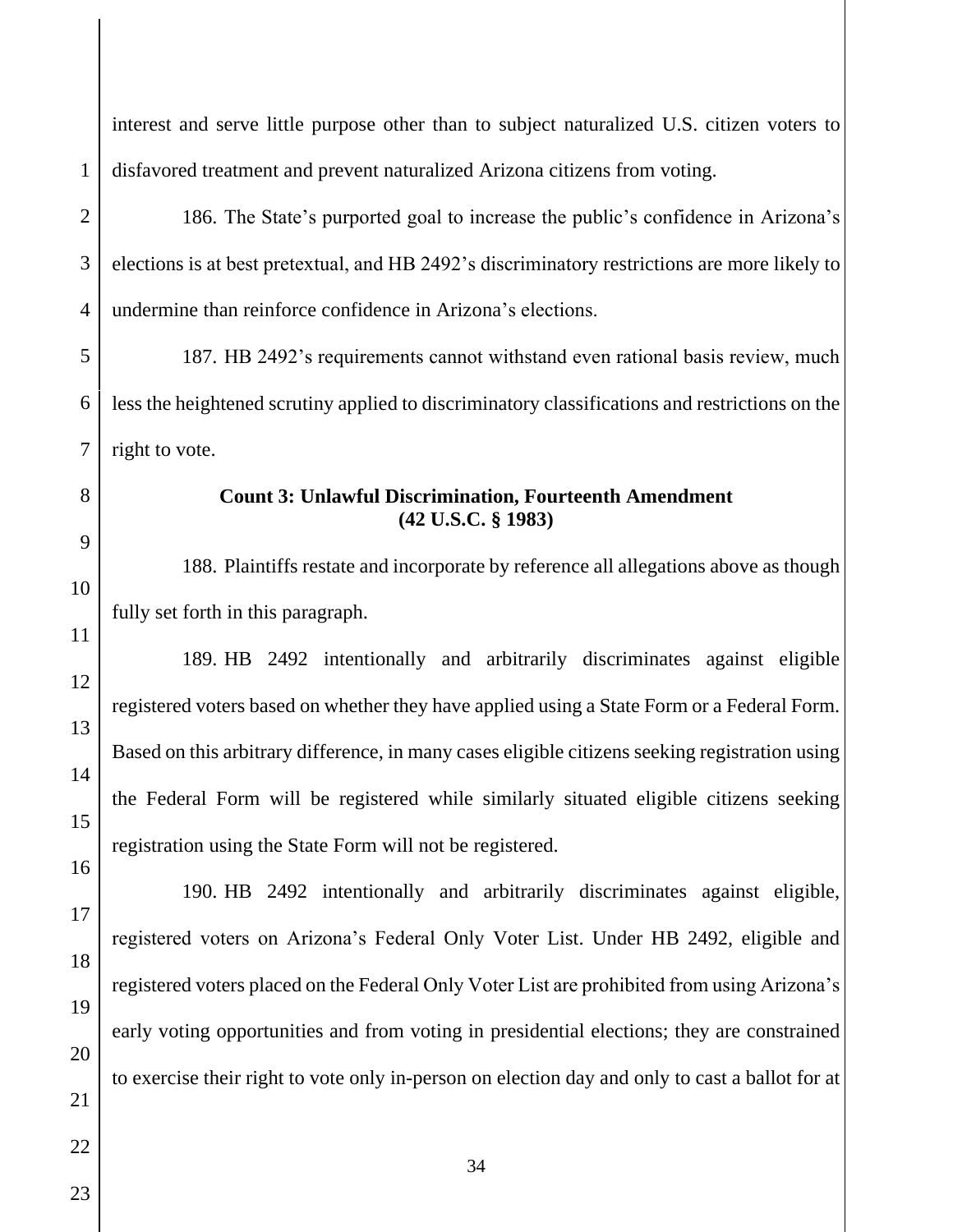most two congressional offices. Similarly situated eligible voters for federal elections are able to access Arizona's early voting opportunities and to vote for all available federal offices.

191. HB 2492's discriminatory and arbitrary classifications fail strict scrutiny, which applies to arbitrary treatment of voters in accessing the fundamental right to vote. HB 2492's discriminatory and arbitrary classifications also fail rational basis review.

6 7 8 9 10 192. The challenged HB 2492 provisions are not narrowly tailored to serve any compelling state interest. Indeed, HB 2492's provisions do not actually advance any legitimate regulatory interest, and serve little purpose other than to subject eligible voters to disfavored treatment based on which voter registration form they use and prevent eligible Arizona citizens from voting.

11 12 13 193. The State's purported goal to increase the public's confidence in elections is at best pretextual, and HB 2492's discriminatory restrictions are more likely to undermine than reinforce confidence in Arizona's elections.

14 15 16 194. HB 2492's requirements cannot withstand even rational basis review, much less the heightened scrutiny applied to discriminatory classifications and restrictions on the right to vote.

17

18

19

20

21

22

1

 $\mathcal{L}$ 

3

4

5

#### **Count 4: Immaterial Omission On Voter Registration Form (52 U.S.C. § 10101(a)(2)(B)).**

195. Plaintiffs restate and incorporate by reference all allegations above as though fully set forth in this paragraph.

35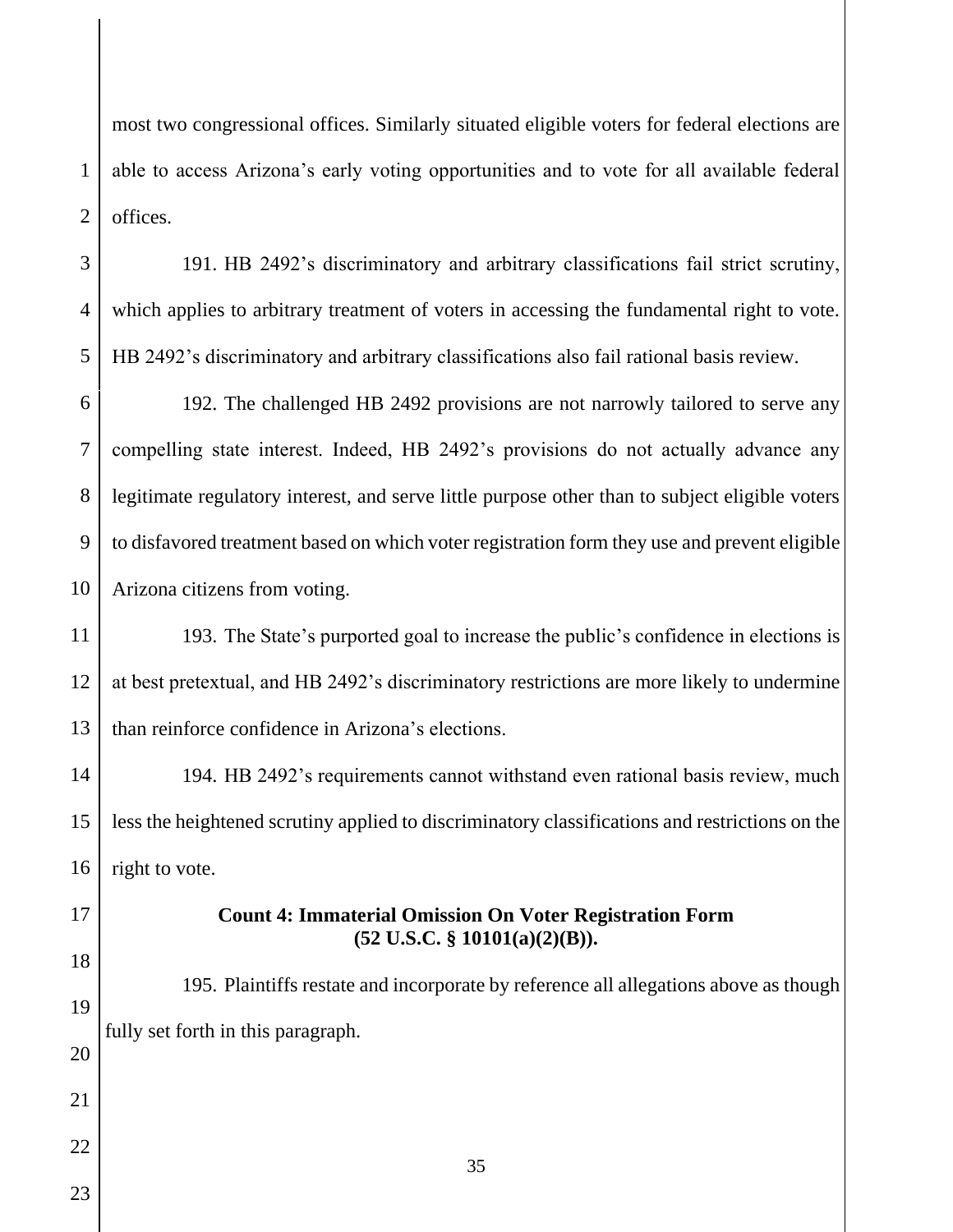|                | 196. The Civil Rights Act of 1964 prohibits states and persons acting under color              |  |  |
|----------------|------------------------------------------------------------------------------------------------|--|--|
| $\mathbf{1}$   | of state law from denying the right to vote to any individual "because of an error or omission |  |  |
| $\overline{2}$ | on any record or paper relating to any application, registration, or other act requisite to    |  |  |
| 3              | voting, if such error or omission is not material in determining whether such individual is    |  |  |
| 4              | qualified under State law to vote in such election." 52 U.S.C. $\S$ 10101(a)(2)(B).            |  |  |
| 5              | 197. HB 2492 requires state and local officials to reject voter registration                   |  |  |
| 6              | applications and deny the right to vote to any individual who omits their place of birth from  |  |  |
| 7              | their state voter registration form.                                                           |  |  |
| 8              | 198. An individual's place of birth has no bearing on any qualification for voting             |  |  |
| 9              | under Arizona state law.                                                                       |  |  |
| 10             | 199. HB 2492's Birthplace Requirement violates the Civil Rights Act of 1964.                   |  |  |
| 11             | <b>PRAYER FOR RELIEF</b>                                                                       |  |  |
| 12             | WHERFORE, Plaintiffs respectfully pray that this Court:                                        |  |  |
| 13             | Enter judgment in favor of Plaintiffs and against Defendant on the claims for<br>(1)           |  |  |
| 14             | relief as alleged in this Complaint;                                                           |  |  |
| 15             | (2)<br>Enter a declaratory judgment pursuant to 28 U.S.C. §§ 2201 and 2202                     |  |  |
| 16             | declaring that the challenged HB 2492 provisions, facially and as-applied,                     |  |  |
| 17             | violate the Equal Protection Clause of the Fourteenth Amendment and the                        |  |  |
| 18             | First Amendment;                                                                               |  |  |
| 19             | (3)<br>Enter a declaratory judgment pursuant to 28 U.S.C. §§ 2201 and 2202                     |  |  |
| 20             | declaring that the Birthplace Requirement in HB 2492 violates the Civil                        |  |  |
| 21             | Rights Act of 1964, 52 U.S.C. § 10101(a)(2)(B);                                                |  |  |
| 22             | 36                                                                                             |  |  |
| 23             |                                                                                                |  |  |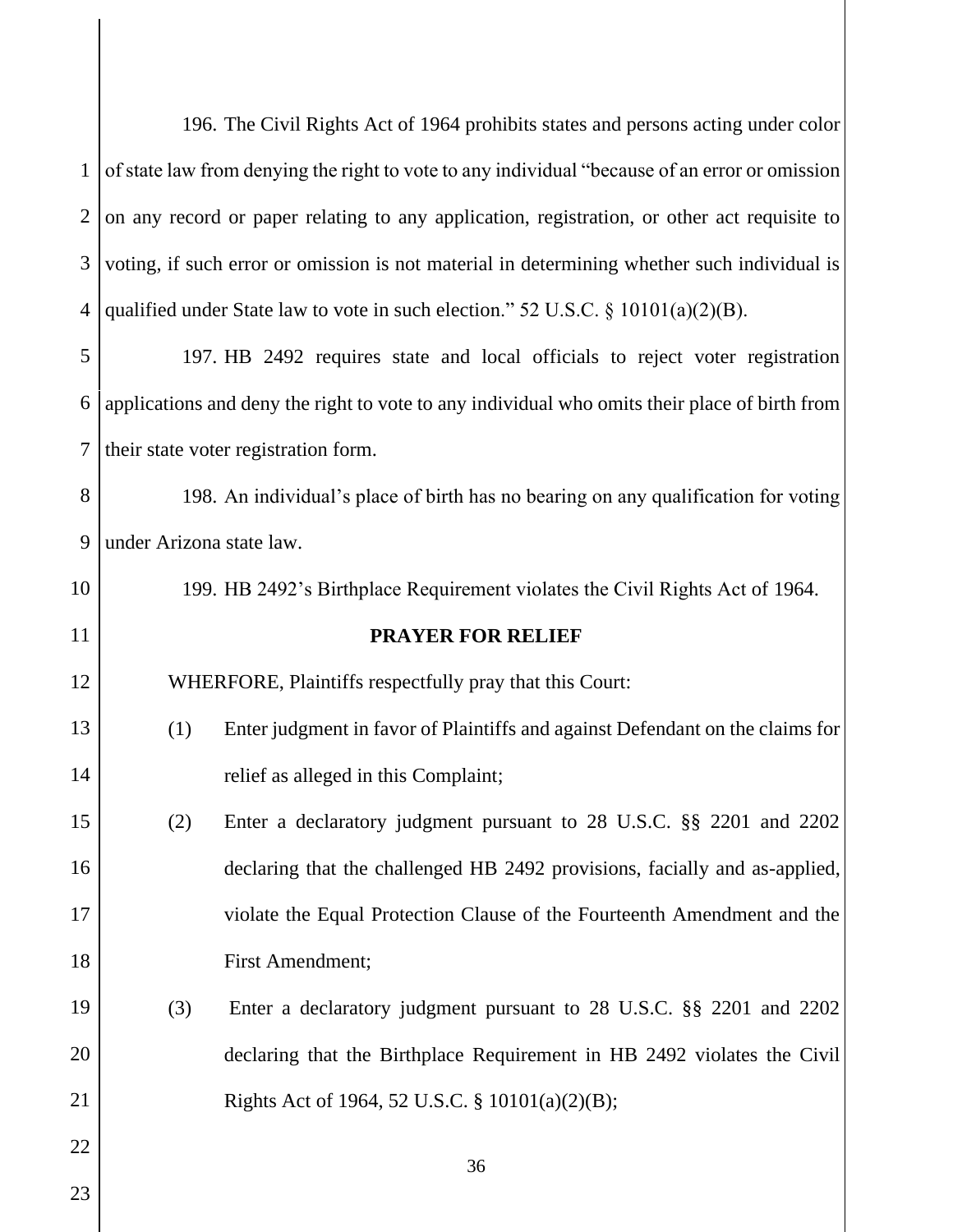|                | (4) | Grant Plaintiffs preliminary and/or permanent injunctive relief by:          |
|----------------|-----|------------------------------------------------------------------------------|
|                |     |                                                                              |
| 1              |     | Ordering that Defendant is prohibited from enforcing the<br>a.               |
| $\overline{2}$ |     | challenged HB 2492 provisions with respect to any election;                  |
| 3              |     | Ordering that Defendant is prohibited from rejecting or causing<br>b.        |
| $\overline{4}$ |     | to be rejected any voter registration or voter registration application      |
| 5              |     | on the grounds of the challenged HB 2492 provisions;                         |
| 6              |     | Ordering that Defendant is prohibited from transmitting any<br>c.            |
| 7              |     | voter registration list for the purpose and/or effect of investigating       |
| 8              |     | and/or prosecuting voters on the grounds of the challenged HB 2492           |
| 9              |     | provisions;                                                                  |
| 10             | (5) | Retain jurisdiction over the Defendant for such period of time as may be     |
| 11             |     | appropriate to ensure the Defendant's compliance with relief ordered by this |
| 12             |     | Court;                                                                       |
| 13             | (6) | Award Plaintiffs reasonable attorneys' fees and costs pursuant to 42 U.S.C.  |
| 14             |     | § 1988; and                                                                  |
| 15             | (7) | Grant Plaintiffs such other and further relief as may be just and equitable. |
| 16             |     |                                                                              |
| 17             |     |                                                                              |
| 18             |     |                                                                              |
| 19             |     |                                                                              |
| 20             |     |                                                                              |
| 21             |     |                                                                              |
| 22             |     |                                                                              |
| 23             |     | 37                                                                           |